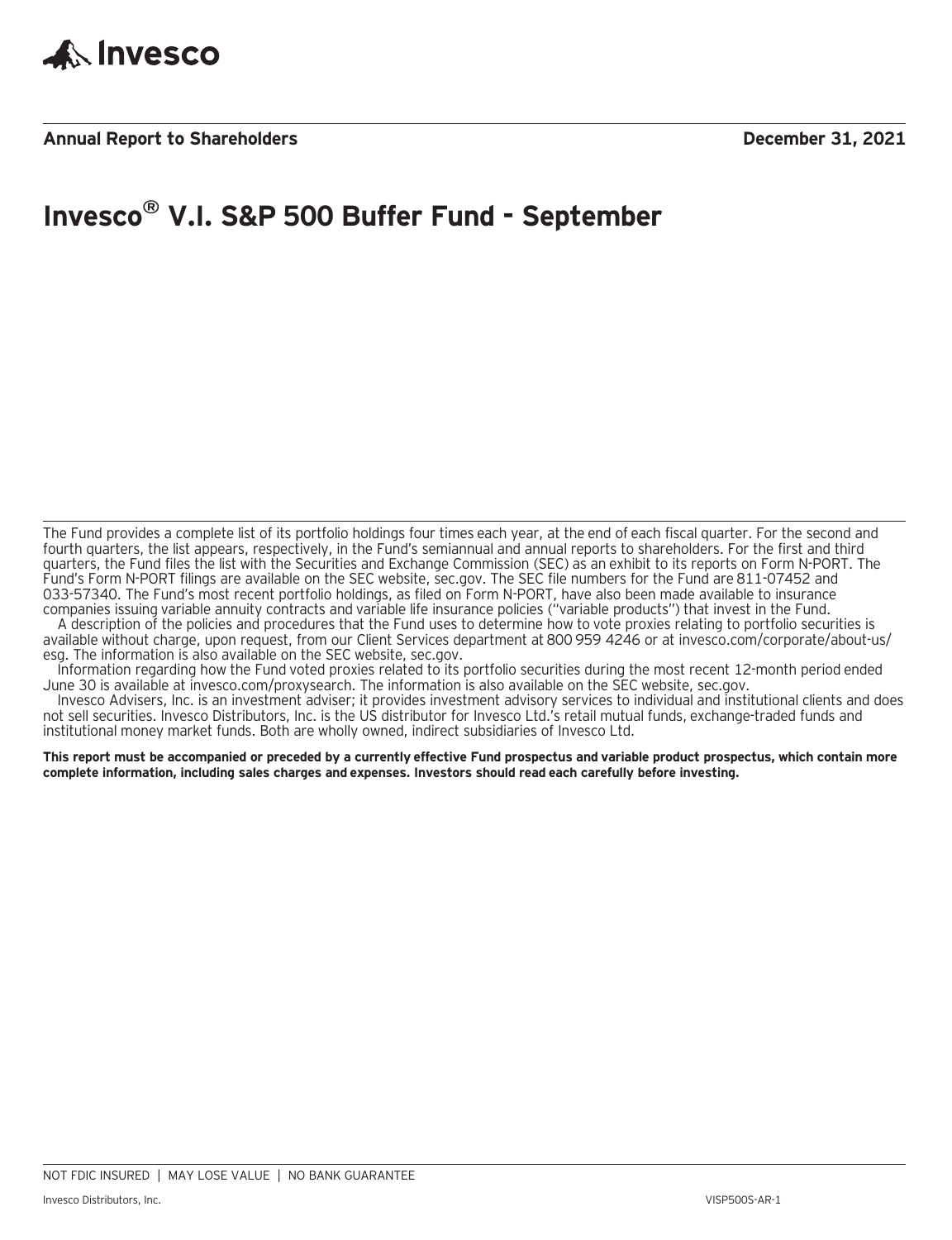### **Management's Discussion of Fund Performance**

### **Market conditions and your Fund**

US political unrest and rising coronavirus (COVID-19) infection rates marked the start of the first quarter of 2021. Additionally, retail investors bid up select stocks like GameStop and AMC Theaters, ultimately caused a sharp selloff in late January. Corporate earnings generally beat expectations, but market volatility rose during the quarter as investors worried about rising bond yields and inflation. Despite the US Federal Reserve's (the Fed's) commitment to an accommodative policy, the 10-year US Treasury yield rose from 0.92% at the end of 2020 to 1.75%<sup>1</sup> at the end of March 2021. Approval of a third COVID-19 vaccine boosted investors' optimism for faster economic recovery. Although March saw increased volatility with consecutive down days in the US stock market, stocks continued to hit all-time highs through April 2021.

The US stock market once again hit new highs in the second quarter of 2021, despite higher volatility stemming from inflation concerns and the potential for rising interest rates. Investors remained optimistic about the strength of the economic recovery after the US gross domestic product (GDP) grew at a 6.4% annualized rate for the first quarter of 2021.<sup>2</sup> Corporate earnings also remained strong as the majority of S&P 500 companies beat Wall Street earnings forecasts. US equity markets continued to move higher in July despite inflation concerns and increasing COVID-19 infection rates due to the rapidly spreading Delta variant. Despite the Consumer Price Index (CPI) increasing in June through September,<sup>3</sup> the Fed declined to raise interest rates at its September Federal Open Market Committee (FOMC) meeting. The US stock market saw continued volatility in August and a selloff through most of September due to increasing concerns of inflation due to a spike in oil prices and supply chain shortages causing rising costs.

Equity markets were volatile in the fourth quarter of 2021 amid record inflation and the emergence of a new COVID-19 variant. Pandemic related supply chain disruption and labor shortages intensified during the quarter, resulting in broadly higher input costs for companies and consumers alike. Additionally, the price of oil (West Texas Intermediate) rose to nearly \$85 per barrel in October,<sup>1</sup> causing higher gas prices for consumers and pushing energy stocks higher. The CPI report for November increased 0.8%, resulting in a 6.8% increase over the last 12 months, the highest since 1982.<sup>3</sup> To combat inflation, the Fed announced a faster pace of "tapering" at its December meeting, pledging to end its asset purchase program by March 2022. The Fed also announced the potential for three interest rate increases in 2022. With solid corporate earnings and optimism about the COVID-19 Omicron strain reporting milder symptoms, stocks rallied at year-end and the S&P 500 Index returned 28.71%4 for the calendar year.

The **Invesco® V.I. S&P 500 Buffer Fund – September** seeks, over a specified annual Outcome Period (an "Outcome Period"), to provide investors with returns that match those of the S&P 500® Index (the "Underlying Index") up to an upside Cap, while providing a buffer against the first 10% (prior to taking into account any fees and expenses of the Fund) of Underlying Index losses.

The Fund's Cap for the current Outcome Period, which represents the maximum percentage return (expressed as a percentage of the value of the Underlying Index determined at the start of the Outcome Period) that can be achieved from an investment in the Fund over the entire Outcome Period (the "Cap"), is 13.30%. This Cap is before considering fees and expenses. A new Cap level for each successive Outcome Period will be determined at the end of the trading day immediately preceding the first day of each new Outcome Period. If the Underlying Index experiences returns over an Outcome Period in excess of the Cap, the Fund, and therefore investors, will not experience those excess gains.

The Fund's initial Outcome Period is twelve months, commencing on October 1, 2021 and ending on the following September 30, 2022. The Fund's performance history is not presented or discussed here because, as of the date of this annual report, the Fund has not had returns for at least six months. The Fund's performance information is accessible on the Fund's website.

**The Fund has characteristics unlike many other traditional investment products and is not appropriate for all investors. In particular, investment in the Fund may not be appropriate for investors who do not intend to maintain their investment through the entire Outcome Period. There is no guarantee that the Fund will be able to achieve the stated Defined Outcomes.**

Thank you for your investment in Invesco® V.I. S&P 500 Buffer Fund – September.

1 Source: Bloomberg LP

- 2 Source: US Bureau of Economic Analysis
- 3 Source: US Bureau of Labor Statistics
- 4 Source: Lipper Inc.

### **Portfolio manager(s)**:

Jacob Borbidge Alessio de Longis Duy Nguyen Ali Zouiten

*The views and opinions expressed in management's discussion of Fund performance are those of Invesco Advisers, Inc. and its affiliates. These views and opinions are subject to change at any time based on factors such as market and economic conditions. These views and opinions may not be relied upon as investment advice or recommendations, or as an offer for a particular security. The information is not a complete analysis of every aspect of any market, country, industry, security or the Fund. Statements of fact are from sources considered reliable, but Invesco Advisers, Inc. makes no representation or warranty as to their completeness or accuracy. Although historical performance is no guarantee of future results, these insights may help you understand our investment management philosophy.*

See important Fund and, if applicable, index disclosures later in this report.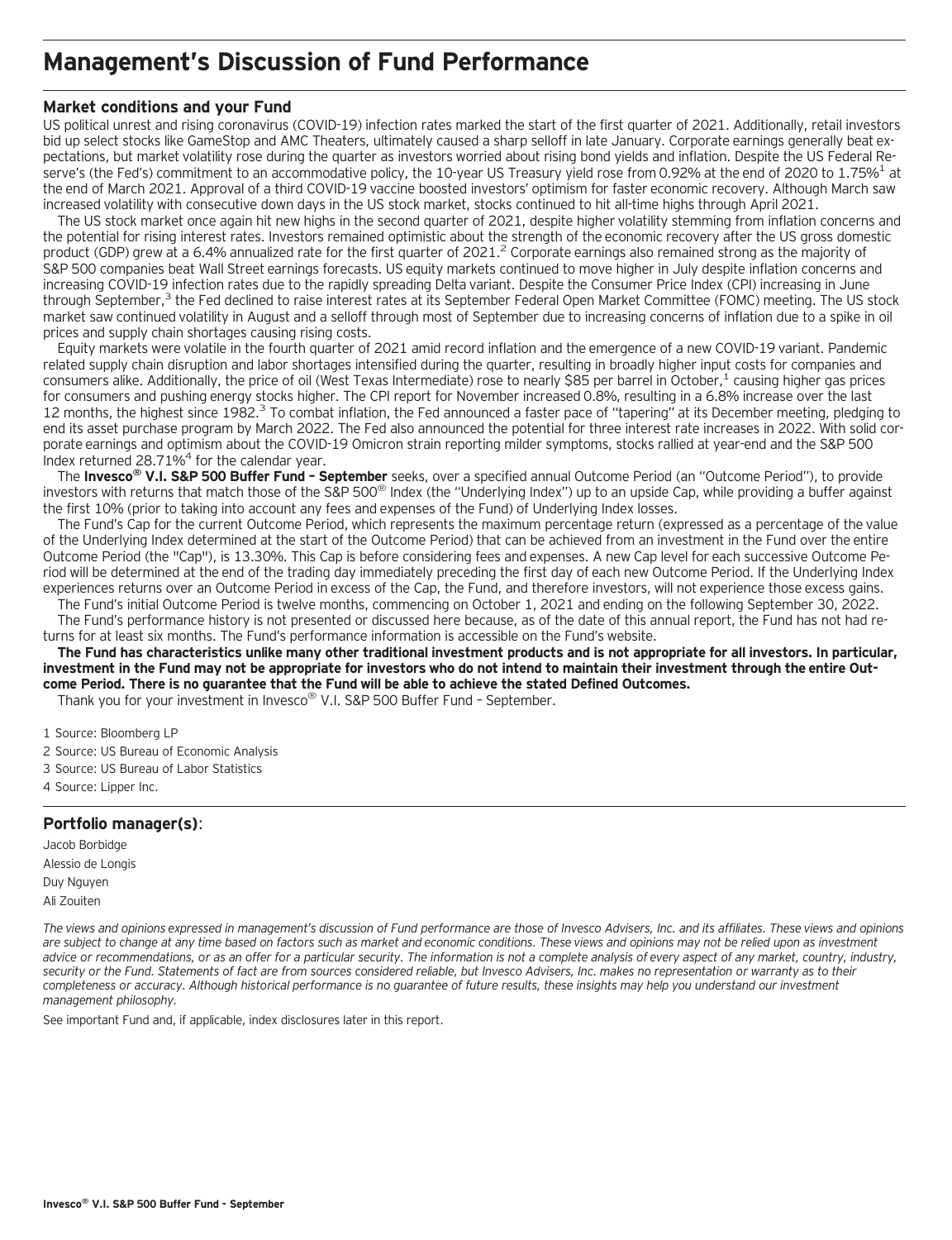# **Supplemental Information**

### **Invesco® V.I. S&P 500 Buffer Fund - September seeks, over a specified annual Outcome Period, to provide investors with returns that match those of the S&P 500® Index (the "Underlying Index") up to an upside Cap, while providing a buffer against the first 10% (prior to taking into account any fees and expenses of the Fund) of Underlying Index losses.**

- Unless otherwise stated, information presented in this report is as of December 31, 2021, and is based on total net assets.
- Unless otherwise noted, all data is provided by Invesco.
- To access your Fund's reports/prospectus, visit invesco.com/fundreports.

### **About indexes used in this report**

- The S&P 500<sup>®</sup> Index-PR is an unmanaged price-only index considered representative of the US stock market.
- A direct investment cannot be made in an index. Unless otherwise indicated, index results include reinvested dividends, and they do not reflect sales charges. Performance of the peer group, if applicable, reflects fund expenses; performance of a market index does not.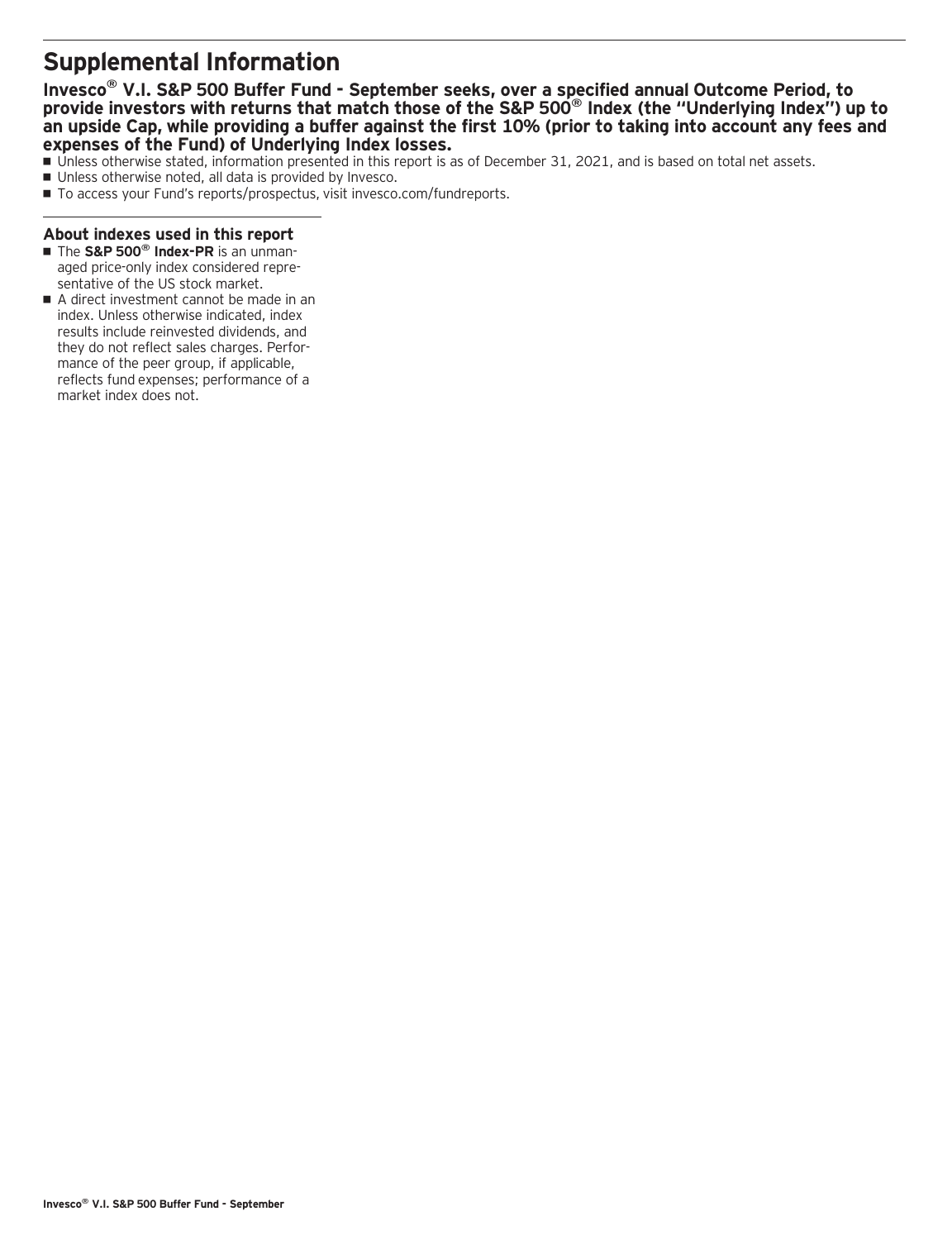# **Fund Information**

### **Portfolio Composition**

| By security type   | % of total investments |
|--------------------|------------------------|
| Options Purchased  | 74.17%                 |
| Money Market Funds | 25.83                  |

Data presented here are as of December 31, 2021.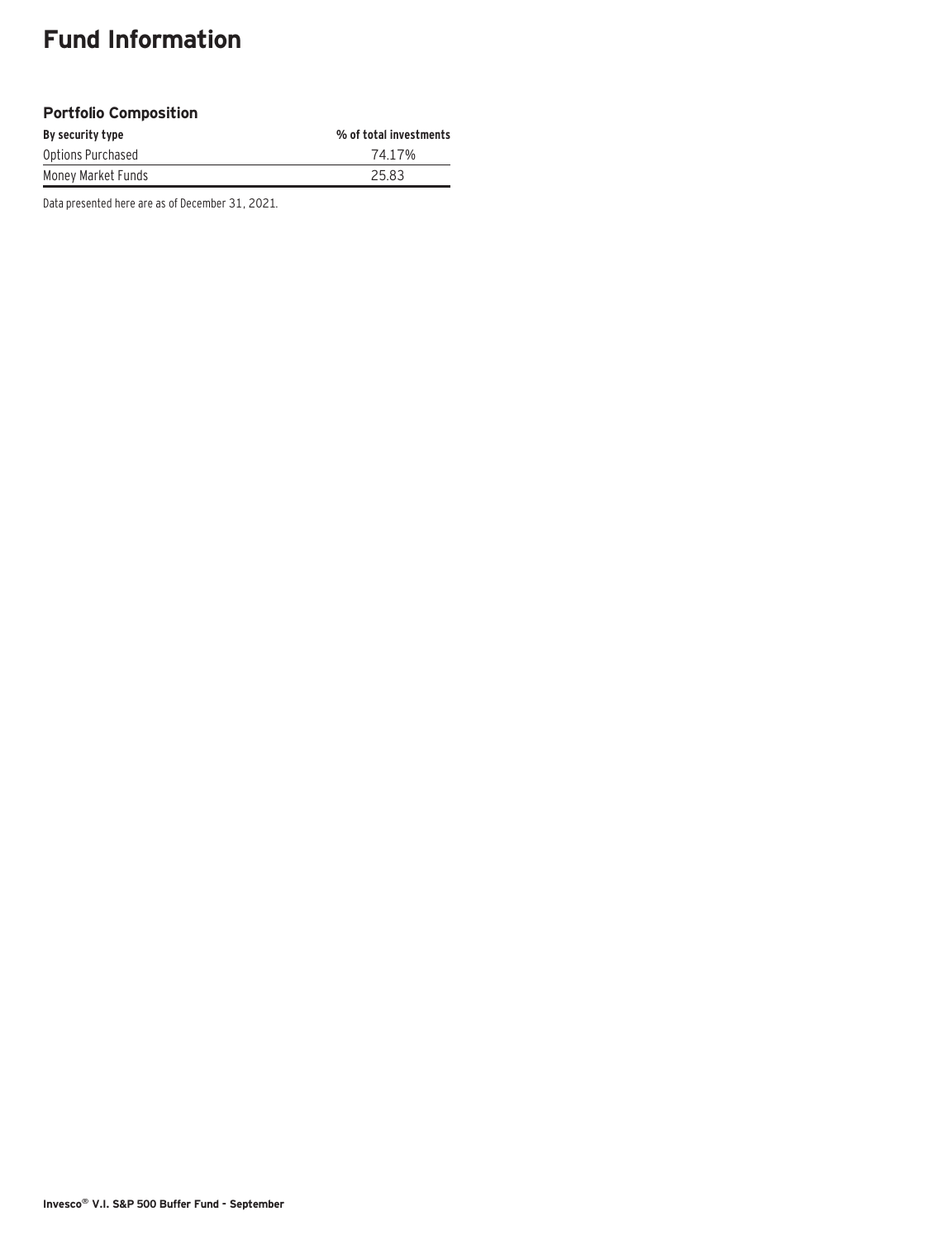# **Schedule of Investments**

December 31, 2021

|                                                                                              | <b>Shares</b> |   | Value     |
|----------------------------------------------------------------------------------------------|---------------|---|-----------|
| Money Market Funds-35.33%                                                                    |               |   |           |
| Invesco Government & Agency<br>Portfolio, Institutional Class,<br>$0.03\%$ <sup>(a)(b)</sup> | 788,922       | Ŝ | 788,922   |
| Invesco Liquid Assets Portfolio,<br>Institutional Class, 0.02% <sup>(a)(b)</sup>             | 563,403       |   | 563,516   |
| Invesco Treasury Portfolio, Institutional<br>Class, 0.01% <sup>(a)(b)</sup>                  | 901.625       |   | 901,625   |
| Total Money Market Funds (Cost \$2,254,063)                                                  |               |   | 2.254.063 |

|                                                               | <b>Shares</b> | Value       |
|---------------------------------------------------------------|---------------|-------------|
| <b>Options Purchased-101.45%</b>                              |               |             |
| $(Cost $6, 275, 314)^{(c)}$                                   |               | \$6,472,627 |
| TOTAL INVESTMENTS IN SECURITIES-136.78%<br>(Cost \$8,529,377) |               | 8,726,690   |
| OTHER ASSETS LESS LIABILITIES–(36.78)%                        |               | (2,346,671) |
| NET ASSETS-100.00%                                            |               | \$6,380,019 |

Notes to Schedule of Investments:

(a) Affiliated issuer. The issuer and/or the Fund is a wholly-owned subsidiary of Invesco Ltd., or is affiliated by having an investment adviser that is under common control of Invesco Ltd. The table below shows the Fund's transactions in, and earnings from, its investments in affiliates for the period ended December 31, 2021.

|                                                      | Value<br>December 31, 2020* | <b>Purchases</b><br>at Cost | <b>Proceeds</b><br>from Sales | Change in<br><b>Unrealized</b><br>Appreciation | Realized<br>Gain<br>(Loss) | Value<br>December 31, 2021 | <b>Dividend Income</b> |
|------------------------------------------------------|-----------------------------|-----------------------------|-------------------------------|------------------------------------------------|----------------------------|----------------------------|------------------------|
| Investments in Affiliated Money Market Funds:        |                             |                             |                               |                                                |                            |                            |                        |
| Invesco Government & Agency Portfolio, Institutional |                             |                             |                               |                                                |                            |                            |                        |
| Class                                                |                             | \$2.133.094                 | S(1.344.172)                  |                                                |                            | 788.922                    | \$4                    |
| Invesco Liquid Assets Portfolio, Institutional Class |                             | 1.543.402                   | (979.819)                     |                                                | (67)                       | 563.516                    |                        |
| Invesco Treasury Portfolio, Institutional Class      |                             | 2.471.020                   | (1.569.395)                   |                                                |                            | 901.625                    |                        |
| Total                                                |                             | \$6.147.516                 | S(3.893.386)                  |                                                | \$(67)                     | \$2.254.063                | \$8                    |

\* Commencement date of September 30, 2021.

(b) The rate shown is the 7-day SEC standardized yield as of December 31, 2021.<br>(c) The table below details ontions nurchased

The table below details options purchased.

| <b>Open Equity Options Purchased</b> |                     |                           |                               |     |                                 |            |                                         |             |  |  |  |
|--------------------------------------|---------------------|---------------------------|-------------------------------|-----|---------------------------------|------------|-----------------------------------------|-------------|--|--|--|
| <b>Description</b>                   | Type of<br>Contract | <b>Expiration</b><br>Date | Number of<br><b>Contracts</b> |     | <b>Exercise</b><br><b>Price</b> |            | <b>Notional</b><br>Value <sup>(a)</sup> | Value       |  |  |  |
| <b>Equity Risk</b>                   |                     |                           |                               |     |                                 |            |                                         |             |  |  |  |
| SPDR S&P 500 ETF Trust               | Call                | 09/30/2022                | 45                            | USD | 12.87                           | <b>USD</b> | 57.915                                  | \$2,070,343 |  |  |  |
| <b>Equity Risk</b>                   |                     |                           |                               |     |                                 |            |                                         |             |  |  |  |
| SPDR S&P 500 ETF Trust               | Put                 | 09/30/2022                | 45                            | USD | 429.15                          |            | USD 1,931,175                           | 81.887      |  |  |  |
| Total Open Equity Options Purchased  |                     |                           |                               |     |                                 |            |                                         | \$2,152,230 |  |  |  |

(a) Notional Value is calculated by multiplying the Number of Contracts by the Exercise Price by the multiplier.

| <b>Open Index Options Purchased</b> |                                                                                                                      |            |  |                                         |                |             |  |  |  |  |
|-------------------------------------|----------------------------------------------------------------------------------------------------------------------|------------|--|-----------------------------------------|----------------|-------------|--|--|--|--|
| <b>Description</b>                  | <b>Expiration</b><br>Number of<br><b>Exercise</b><br>Type of<br><b>Contracts</b><br><b>Price</b><br>Contract<br>Date |            |  | <b>Notional</b><br>Value <sup>(a)</sup> | Value          |             |  |  |  |  |
| <b>Equity Risk</b>                  |                                                                                                                      |            |  |                                         |                |             |  |  |  |  |
| S&P 500 <sup>®</sup> Index          | Call                                                                                                                 | 09/30/2022 |  | 129.23<br>USD                           | 116.307<br>USD | \$4,150,309 |  |  |  |  |
| <b>Equity Risk</b>                  |                                                                                                                      |            |  |                                         |                |             |  |  |  |  |
| S&P 500 <sup>®</sup> Index          | Put                                                                                                                  | 09/30/2022 |  | USD 4.307.54                            | USD 3,876,786  | 170.088     |  |  |  |  |
| Total Open Index Options Purchased  |                                                                                                                      |            |  |                                         |                | \$4,320,397 |  |  |  |  |

(a) Notional Value is calculated by multiplying the Number of Contracts by the Exercise Price by the multiplier.

| <b>Open Equity Options Written</b> |                     |                           |                               |            |                                 |  |                                         |             |  |  |  |
|------------------------------------|---------------------|---------------------------|-------------------------------|------------|---------------------------------|--|-----------------------------------------|-------------|--|--|--|
| <b>Description</b>                 | Type of<br>Contract | <b>Expiration</b><br>Date | Number of<br><b>Contracts</b> |            | <b>Exercise</b><br><b>Price</b> |  | <b>Notional</b><br>Value <sup>(a)</sup> | Value       |  |  |  |
| <b>Equity Risk</b>                 |                     |                           |                               |            |                                 |  |                                         |             |  |  |  |
| SPDR S&P 500 ETF Trust             | Call                | 09/30/2022                | 45                            | <b>USD</b> |                                 |  | 486.23 USD 2.188.035 \$(108.019)        |             |  |  |  |
| <b>Equity Risk</b>                 |                     |                           |                               |            |                                 |  |                                         |             |  |  |  |
| SPDR S&P 500 ETF Trust             | Put                 | 09/30/2022                | 45                            | USD        | 386.24 USD                      |  | 1.738.080                               | (49,970)    |  |  |  |
| Total Open Equity Options Written  |                     |                           |                               |            |                                 |  |                                         | \$(157,989) |  |  |  |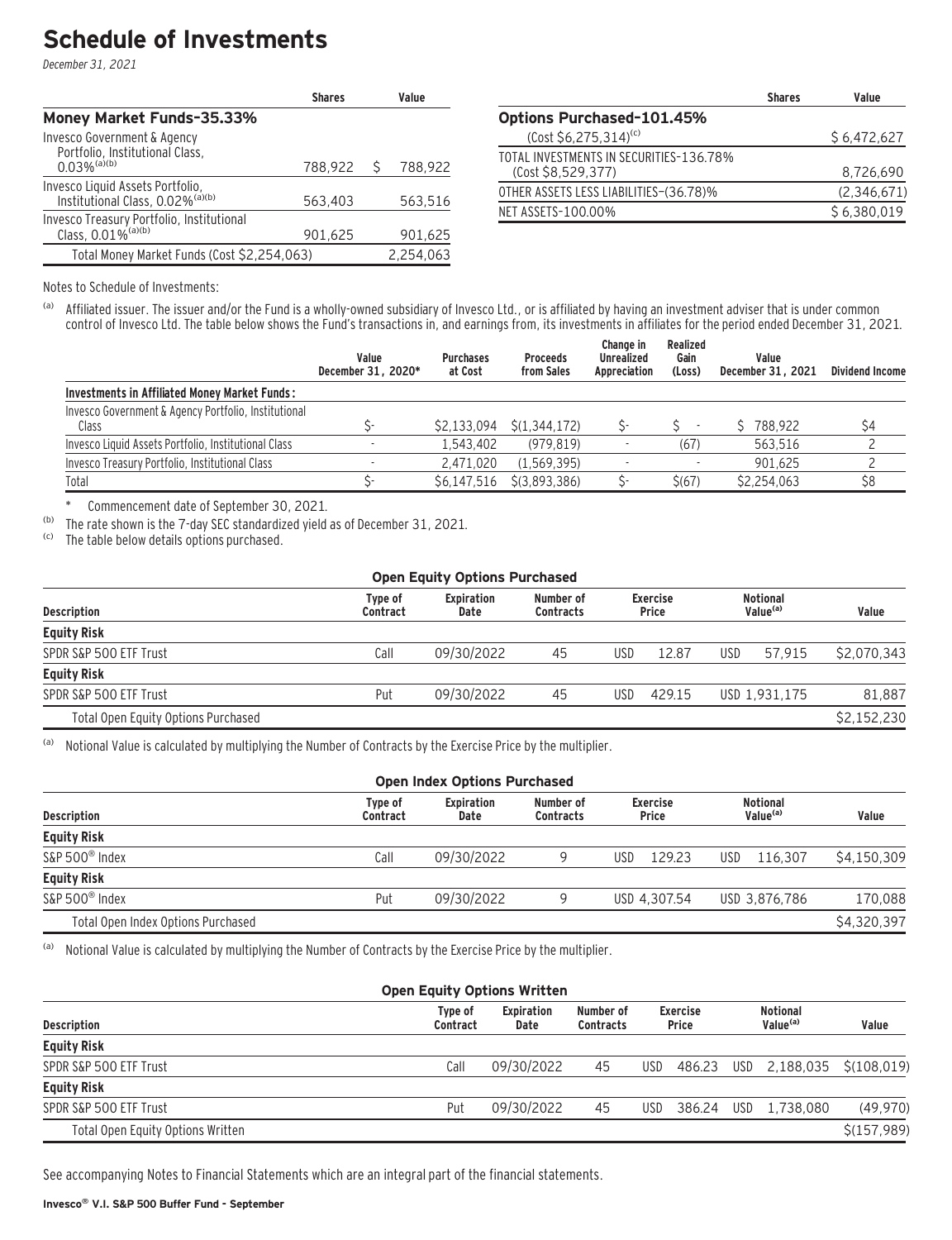(a) Notional Value is calculated by multiplying the Number of Contracts by the Exercise Price by the multiplier.

| <b>Open Index Options Written</b> |                     |                    |                               |      |                                 |  |                                    |               |  |  |  |
|-----------------------------------|---------------------|--------------------|-------------------------------|------|---------------------------------|--|------------------------------------|---------------|--|--|--|
| <b>Description</b>                | Type of<br>Contract | Expiration<br>Date | Number of<br><b>Contracts</b> |      | <b>Exercise</b><br><b>Price</b> |  | Notional<br>Value <sup>(a)</sup>   | Value         |  |  |  |
| <b>Equity Risk</b>                |                     |                    |                               |      |                                 |  |                                    |               |  |  |  |
| S&P 500 <sup>®</sup> Index        | Call                | 09/30/2022         |                               | USD. |                                 |  | 4,880.44 USD 4,392,396 \$(209,801) |               |  |  |  |
| <b>Equity Risk</b>                |                     |                    |                               |      |                                 |  |                                    |               |  |  |  |
| S&P 500 <sup>®</sup> Index        | Put                 | 09/30/2022         |                               | USD. |                                 |  | 3.876.79 USD 3.489.111             | (102, 975)    |  |  |  |
| Total Open Index Options Written  |                     |                    |                               |      |                                 |  |                                    | $$$ (312,776) |  |  |  |

(a) Notional Value is calculated by multiplying the Number of Contracts by the Exercise Price by the multiplier.

Abbreviations:

ETF —Exchange-Traded Fund

SPDR —Standard & Poor's Depositary Receipt

USD —U.S. Dollar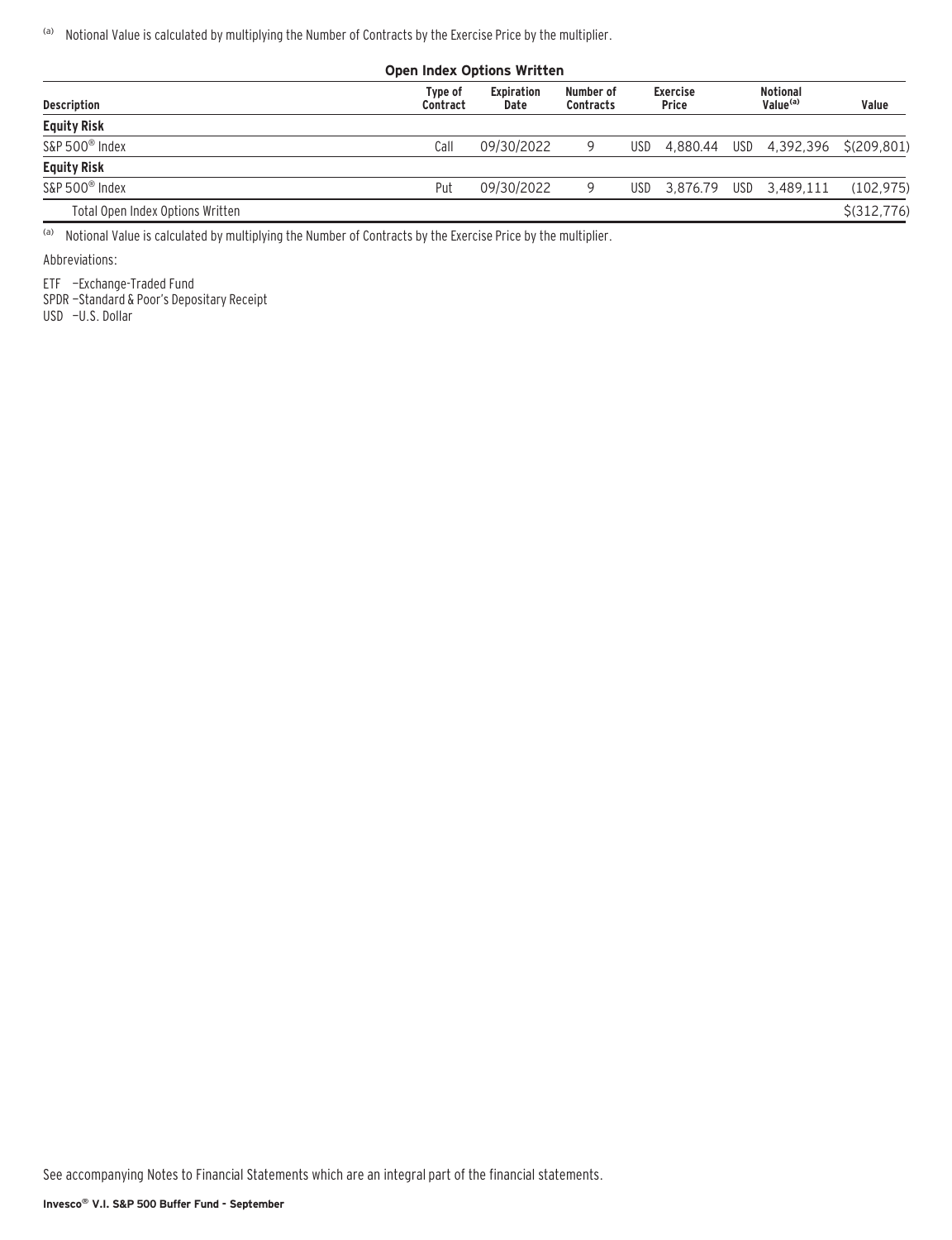# **Statement of Assets and Liabilities**

December 31, 2021

### **Assets:**

| Investments in unaffiliated securities, at value                                       |             |
|----------------------------------------------------------------------------------------|-------------|
| (Cost \$6,275,314)                                                                     | \$6,472,627 |
| Investments in affiliated money market funds, at value<br>(Cost \$2,254,063)           | 2,254,063   |
| Receivable for:                                                                        |             |
| Investments sold                                                                       | 148,584     |
| Fund expenses absorbed                                                                 | 52,422      |
| Investment for trustee deferred compensation and<br>retirement plans                   | 160         |
| Total assets                                                                           | 8,927,856   |
| Liabilities:                                                                           |             |
| Other investments:<br>Options written, at value (premiums received \$449,678)          | 470,765     |
| Payable for:                                                                           |             |
| Investments purchased                                                                  | 2,015,906   |
| Fund shares reacquired                                                                 | 1,123       |
| Accrued fees to affiliates                                                             | 6,359       |
| Accrued trustees' and officers' fees and benefits                                      | 871         |
| Accrued other operating expenses                                                       | 52,653      |
| Trustee deferred compensation and retirement plans                                     | 160         |
| <b>Total liabilities</b>                                                               | 2,547,837   |
| Net assets applicable to shares outstanding                                            | \$6,380,019 |
| Net assets consist of:                                                                 |             |
| Shares of beneficial interest                                                          | \$6,313,881 |
| Distributable earnings                                                                 | 66,138      |
|                                                                                        | \$6,380,019 |
| <b>Net Assets:</b>                                                                     |             |
| Series I                                                                               | \$1,047,843 |
| Series II                                                                              | \$5,332,176 |
| Shares outstanding, no par value, with an unlimited number of<br>المقددة وتماكنتك لممت |             |

### **shares authorized:** Series I 101,798 Series II 518,383 Series I: Net asset value per share  $\zeta$  10.29 Series II:  $\frac{1}{2}$  Net asset value per share  $\frac{1}{2}$  10.29

# **Statement of Operations**

For the period September 30, 2021 (commencement date) through December 31, 2021

### **Investment income:**

| Dividends from affiliated money market funds                   | \$<br>8   |
|----------------------------------------------------------------|-----------|
| <b>Expenses:</b>                                               |           |
| Advisory fees                                                  | 3,597     |
| Administrative services fees                                   | 1,356     |
| Custodian fees                                                 | 1,030     |
| Distribution fees - Series II                                  | 1,477     |
| Transfer agent fees                                            | 25        |
| Trustees' and officers' fees and benefits                      | 4,561     |
| Licensing fees                                                 | 255       |
| Reports to shareholders                                        | 3,672     |
| Professional services fees                                     | 47,616    |
| 0ther                                                          | 3,673     |
| Total expenses                                                 | 67,262    |
| Less: Fees waived and/or expenses reimbursed                   | (59, 800) |
| Net expenses                                                   | 7,462     |
| Net investment income (loss)                                   | (7, 454)  |
| Realized and unrealized gain (loss) from:                      |           |
| Net realized gain (loss) from affiliated investment securities | (67)      |
| Change in net unrealized appreciation (depreciation) of:       |           |
| Unaffiliated investment securities                             | 197,313   |
| Option contracts written                                       | (21, 087) |
|                                                                | 176,226   |
| Net realized and unrealized gain                               | 176,159   |

Net increase in net assets resulting from operations \$168,705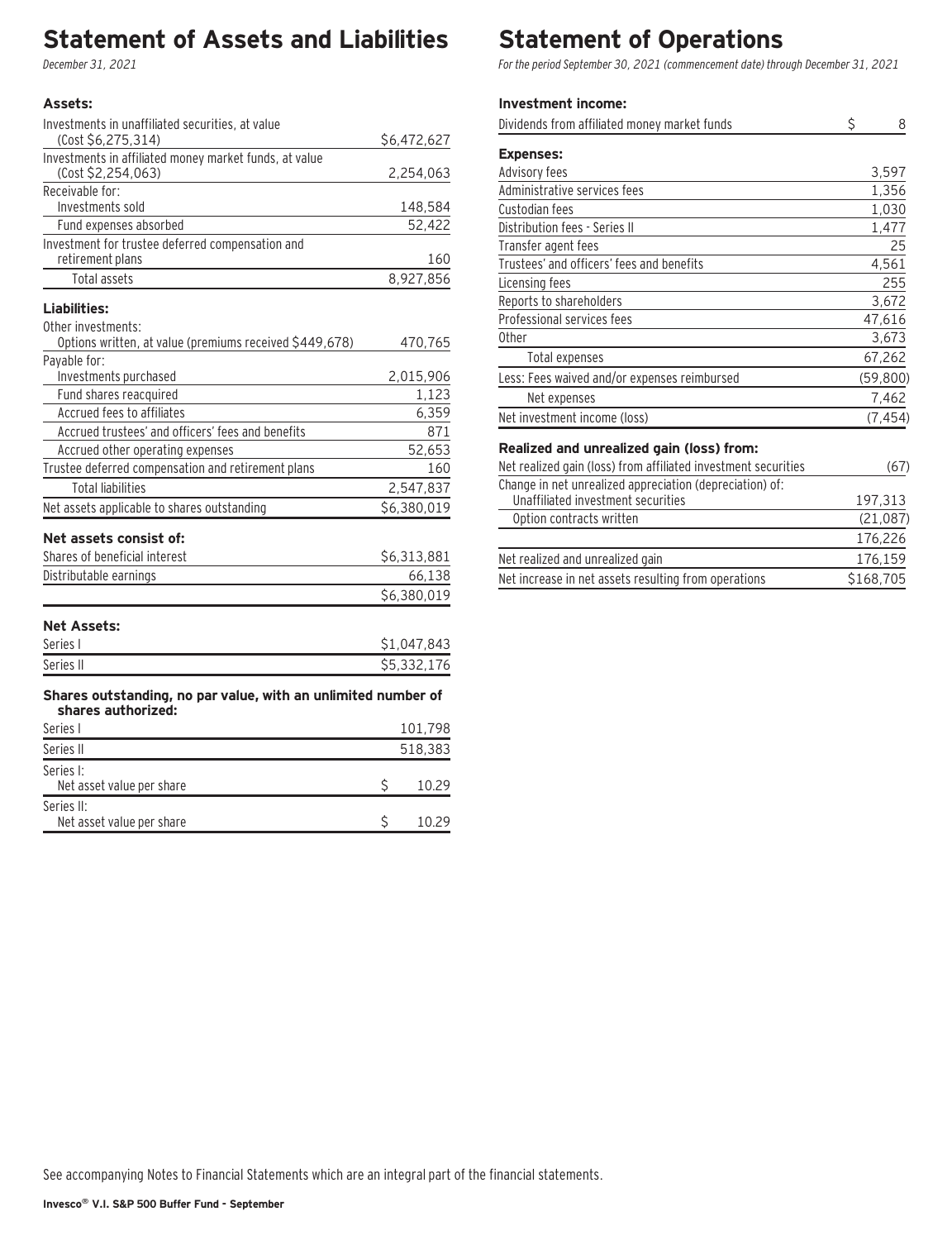# **Statement of Changes in Net Assets**

For the period September 30, 2021 (commencement date) through December 31, 2021

| Net increase in net assets resulting from operations<br>Total distributions from distributable earnings<br>Net increase in net assets resulting from share transactions<br>Net increase in net assets             | September 30, 2021<br>(commencement date) through<br>December 31, 2021 |
|-------------------------------------------------------------------------------------------------------------------------------------------------------------------------------------------------------------------|------------------------------------------------------------------------|
| <b>Operations:</b><br>Net investment income (loss)<br>Net realized gain (loss)<br>Change in net unrealized appreciation<br>Series I<br>Series II<br>Series I<br>Series II<br>Beginning of period<br>End of period |                                                                        |
|                                                                                                                                                                                                                   | Ś.<br>(7, 454)                                                         |
|                                                                                                                                                                                                                   | (67)                                                                   |
|                                                                                                                                                                                                                   | 176,226                                                                |
|                                                                                                                                                                                                                   | 168,705                                                                |
| Distributions to shareholders from distributable earnings:                                                                                                                                                        |                                                                        |
|                                                                                                                                                                                                                   | (29, 538)                                                              |
|                                                                                                                                                                                                                   | (80, 483)                                                              |
|                                                                                                                                                                                                                   | (110.021)                                                              |
| <b>Share transactions-net:</b>                                                                                                                                                                                    |                                                                        |
|                                                                                                                                                                                                                   | 1,018,798                                                              |
|                                                                                                                                                                                                                   | 5,302,537                                                              |
|                                                                                                                                                                                                                   | 6,321,335                                                              |
|                                                                                                                                                                                                                   | 6,380,019                                                              |
| Net assets:                                                                                                                                                                                                       |                                                                        |
|                                                                                                                                                                                                                   |                                                                        |
|                                                                                                                                                                                                                   | \$6,380,019                                                            |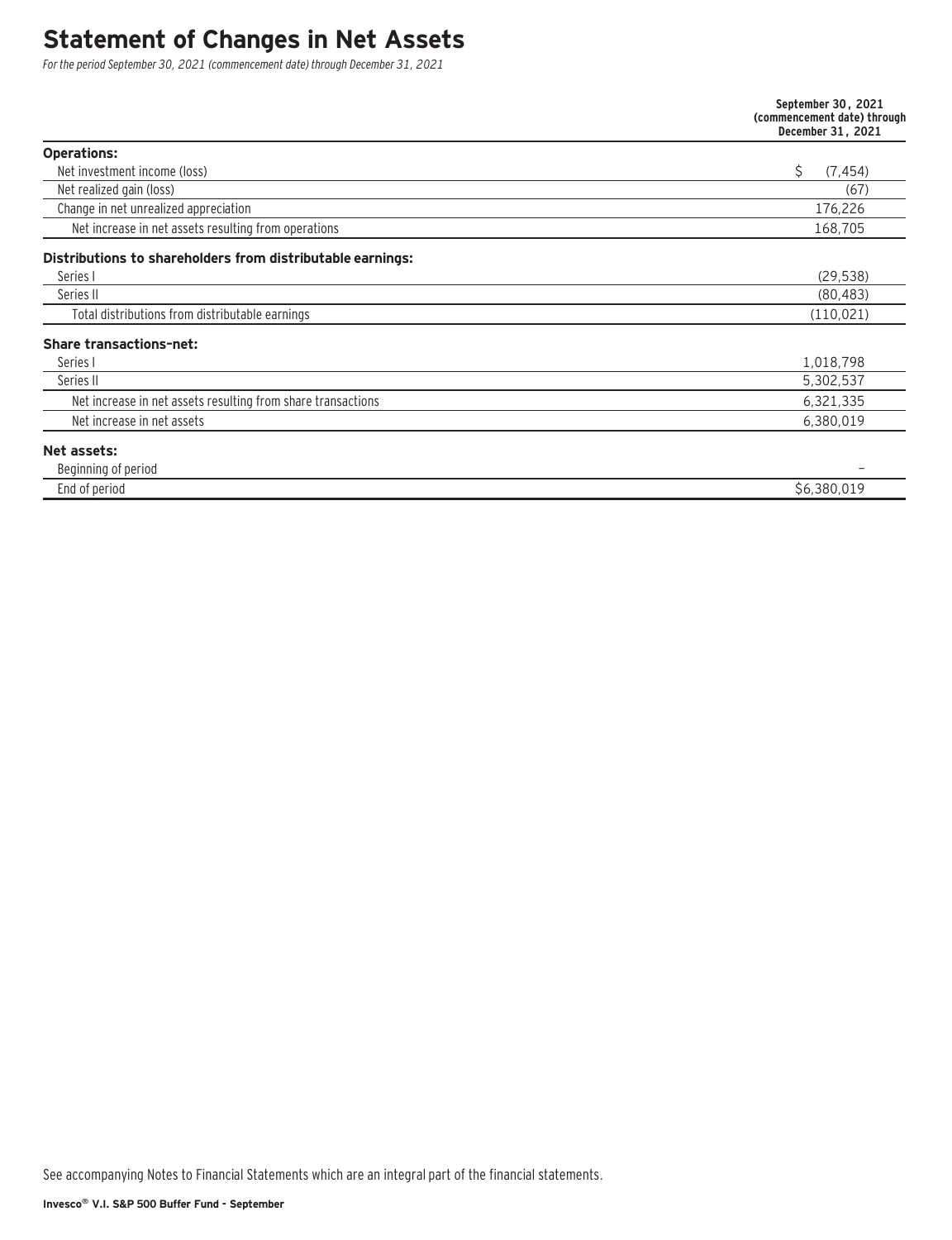# **Financial Highlights**

The following schedule presents financial highlights for a share of the Fund outstanding throughout the period indicated.

|                                            | Net asset<br>value,<br>beginning<br>of period | <b>Net</b><br>investment<br>income<br>$(logs)$ <sup>(a)</sup> | Net gains<br>(losses)<br>on securities<br>(both<br>realized and<br>unrealized) | <b>Total from</b><br>investment<br>operations | <b>Distributions</b><br>from net<br>realized<br>gains | Net asset<br>value, end<br>of period | Total<br>return <sup>(b)</sup> | Net assets.<br>end of period<br>(000's omitted) | Ratio of<br>expenses<br>to average<br>net assets<br>with fee waivers<br>and/or<br>expenses<br>absorbed | <b>Ratio of</b><br>expenses<br>to average net<br>assets without<br>fee waivers<br>and/or<br>expenses<br>absorbed | Ratio of net<br>investment<br>income<br>(loss)<br>to average<br>net assets | Portfolio<br>turnover <sup>(c)</sup> |
|--------------------------------------------|-----------------------------------------------|---------------------------------------------------------------|--------------------------------------------------------------------------------|-----------------------------------------------|-------------------------------------------------------|--------------------------------------|--------------------------------|-------------------------------------------------|--------------------------------------------------------------------------------------------------------|------------------------------------------------------------------------------------------------------------------|----------------------------------------------------------------------------|--------------------------------------|
| Series I                                   |                                               |                                                               |                                                                                |                                               |                                                       |                                      |                                |                                                 |                                                                                                        |                                                                                                                  |                                                                            |                                      |
| Period ended $12/31/21^{(d)}$              | \$10.00                                       | \$(0.02)                                                      | \$0.60                                                                         | \$0.58                                        | \$(0.29)                                              | \$10.29                              | 5.84%                          | \$1,048                                         | $0.70\%$ <sup>(e)</sup>                                                                                | $7.68\%$ <sup>(e)</sup>                                                                                          | $(0.70) \%$ <sup>(e)</sup>                                                 | 0%                                   |
| Series II<br>Period ended $12/31/21^{(d)}$ | 10.00                                         | (0.02)                                                        | 0.60                                                                           | 0.58                                          | (0.29)                                                | 10.29                                | 5.84                           | 5.332                                           | $0.95^{(e)}$                                                                                           | $7.93^{(e)}$                                                                                                     | $(0.95)^{(e)}$                                                             |                                      |

<sup>(a)</sup> Calculated using average shares outstanding.<br><sup>(b)</sup> Includes adjustments in accordance with accounting principles generally accepted in the United States of America and as such, the net asset value for financial repor the returns based upon those net asset values may differ from the net asset value and returns for shareholder transactions. Total returns are not annualized for periods less than one year, if applicable, and do not reflect charges assessed in connection with a variable product, which if included would reduce total returns.<br>
(c) Portfolio turnover is calculated at the fund level and is not annualized fo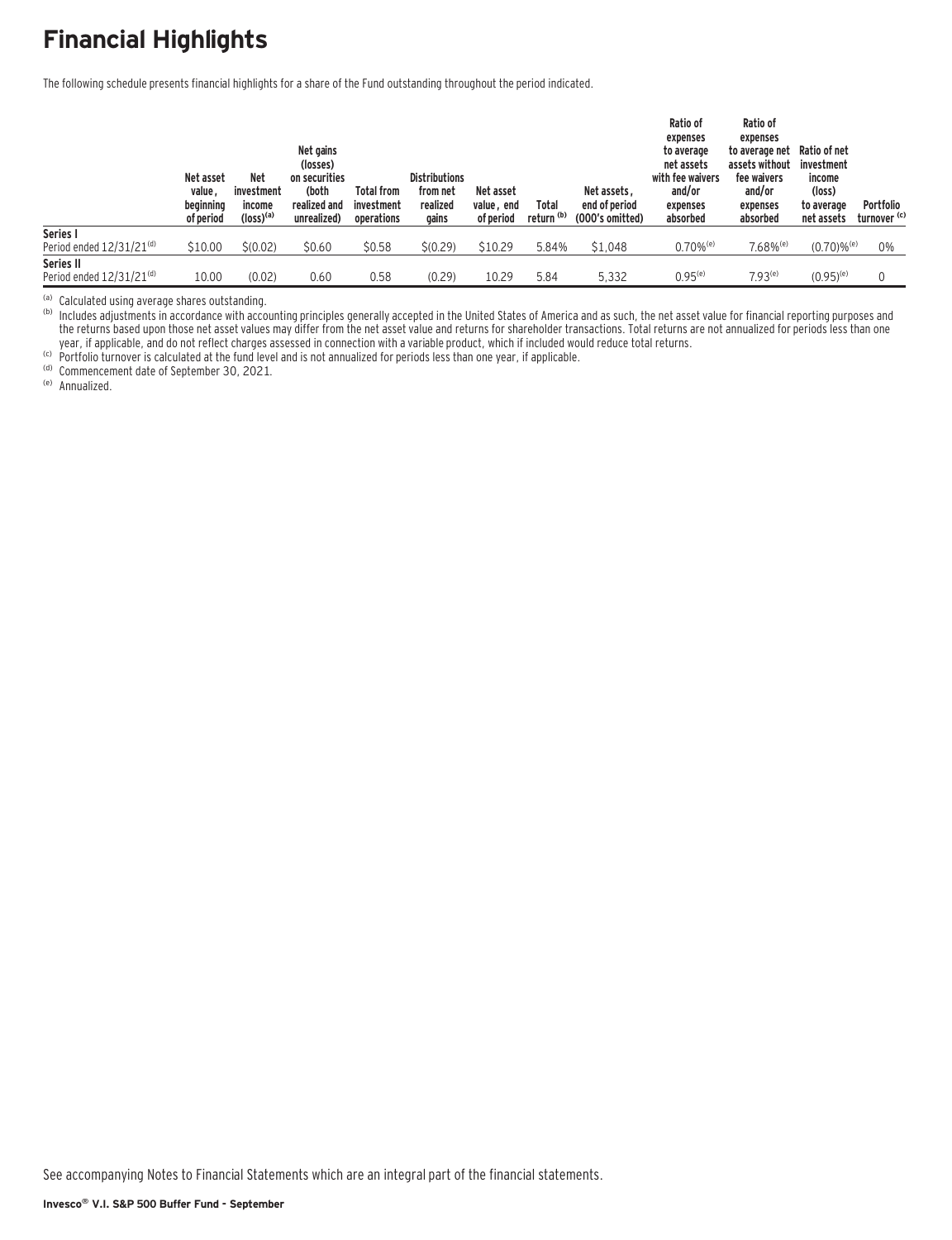### **Notes to Financial Statements**

December 31, 2021

#### **NOTE 1—Significant Accounting Policies**

Invesco<sup>®</sup> V.I. S&P 500 Buffer Fund - September (the "Fund") is a series portfolio of AIM Variable Insurance Funds (Invesco Variable Insurance Funds) (the "Trust"). The Trust is a Delaware statutory trust registered under the Investment Company Act of 1940, as amended (the "1940 Act"), as an open-end series management investment company. Information presented in these financial statements pertains only to the Fund. Matters affecting the Fund or each class will be voted on exclusively by the shareholders of the Fund or each class. Current Securities and Exchange Commission ("SEC") guidance, however, requires participating insurance companies offering separate accounts to vote shares proportionally in accordance with the instructions of the contract owners whose investments are funded by shares of each Fund or class.

The Fund seeks, over a specified annual outcome period, to provide investors with returns that match those of the S&P 500<sup>®</sup> Index (the "Underlying Index") up to an upside cap, while providing a buffer against the first 10% (prior to taking into account any fees and expenses of the Fund) of Underlying Index losses. The Fund invests, under normal circumstances, at least 80% its net assets (plus any borrowings for investment purposes) in options that reference the S&P 500<sup>®</sup> Index or options that reference the SPDR® S&P 500® ETF Trust, which is an exchange-traded unit investment trust that seeks to track the S&P 500® Index.

The Fund employs a "Defined Outcome" strategy, which seeks to replicate the performance of the Underlying Index over a designated period of 12 months (the "Outcome Period") up to a predetermined cap (the "Cap"), while providing a buffer against the first 10% of Underlying Index losses over the Outcome Period (the "Buffer"). Following the conclusion of the initial Outcome Period, each subsequent Outcome Period will be a one-year period that begins on the trading day that immediately follows the day that the preceding Outcome Period concluded. New Cap levels will be determined at the end of the trading day immediately preceding the first day of each new Outcome Period and will change depending on market conditions. The Buffer for each Outcome Period will be 10%. The Fund's Cap represents the maximum percentage return, expressed as a percentage of the value of the Underlying Index determined at the start of the relevant Outcome Period (the "Underlying Index Start Value"), that can be achieved from an investment in the Fund over an Outcome Period, prior to taking into account any fees and expenses of the Fund. The Fund's Buffer represents the amount of losses, expressed as a percentage of the Underlying Index Start Value, that the Fund will buffer against if the Underlying Index experiences losses over an Outcome Period, prior to taking into account any fees and expenses of the Fund. Underlying Index losses over an Outcome Period that exceed the Buffer will be borne by shareholders.

The Fund currently offers two classes of shares, Series I and Series II, both of which are offered to insurance company separate accounts funding variable annuity contracts and variable life insurance policies ("variable products").

The Fund is an investment company and accordingly follows the investment company accounting and reporting guidance in accordance with Financial Accounting Standards Board Accounting Standards Codification Topic 946, Financial Services – Investment Companies.

The following is a summary of the significant accounting policies followed by the Fund in the preparation of its financial statements.

A. Security Valuations - Securities, including restricted securities, are valued according to the following policy.

A security listed or traded on an exchange (except convertible securities) is valued at its last sales price or official closing price as of the close of the customary trading session on the exchange where the security is principally traded, or lacking any sales or official closing price on a particular day, the security may be valued at the closing bid price on that day. Securities traded in the over-the-counter market are valued based on prices furnished by independent pricing services or market makers. When such securities are valued by an independent pricing service they may be considered fair valued. Futures contracts are valued at the final settlement price set by an exchange on which they are principally traded. Listed options are valued at the mean between the last bid and asked prices from the exchange on which they are principally traded. Options not listed on an exchange are valued by an independent source at the mean between the last bid and asked prices. For purposes of determining net asset value ("NAV") per share, futures and option contracts generally are valued 15 minutes after the close of the customary trading session of the New York Stock Exchange ("NYSE").

Investments in open-end and closed-end registered investment companies that do not trade on an exchange are valued at the end-of-day net asset value per share. Investments in open-end and closed-end registered investment companies that trade on an exchange are valued at the last sales price or official closing price as of the close of the customary trading session on the exchange where the security is principally traded.

Debt obligations (including convertible securities) and unlisted equities are fair valued using an evaluated quote provided by an independent pricing service. Evaluated quotes provided by the pricing service may be determined without exclusive reliance on quoted prices, and may reflect appropriate factors such as institution-size trading in similar groups of securities, developments related to specific securities, dividend rate (for unlisted equities), yield (for debt obligations), quality, type of issue, coupon rate (for debt obligations), maturity (for debt obligations), individual trading characteristics and other market data. Pricing services generally value debt obligations assuming orderly transactions of institutional round lot size, but a fund may hold or transact in the same securities in smaller, odd lot sizes. Odd lots often trade at lower prices than institutional round lots. Debt obligations are subject to interest rate and credit risks. In addition, all debt obligations involve some risk of default with respect to interest and/or principal payments.

Foreign securities' (including foreign exchange contracts) prices are converted into U.S. dollar amounts using the applicable exchange rates as of the close of the NYSE. If market quotations are available and reliable for foreign exchange-traded equity securities, the securities will be valued at the market quotations. Because trading hours for certain foreign securities end before the close of the NYSE, closing market quotations may become unreliable. If between the time trading ends on a particular security and the close of the customary trading session on the NYSE, events occur that the investment adviser determines are significant and make the closing price unreliable, the Fund may fair value the security. If the event is likely to have affected the closing price of the security, the security will be valued at fair value in good faith using procedures approved by the Board of Trustees. Adjustments to closing prices to reflect fair value may also be based on a screening process of an independent pricing service to indicate the degree of certainty, based on historical data, that the closing price in the principal market where a foreign security trades is not the current value as of the close of the NYSE. Foreign securities' prices meeting the approved degree of certainty that the price is not reflective of current value will be priced at the indication of fair value from the independent pricing service. Multiple factors may be considered by the independent pricing service in determining adjustments to reflect fair value and may include information relating to sector indices, American Depositary Receipts and domestic and foreign index futures. Foreign securities may have additional risks including exchange rate changes, potential for sharply devalued currencies and high inflation, political and economic upheaval, the relative lack of issuer information, relatively low market liquidity and the potential lack of strict financial and accounting controls and standards.

Securities for which market prices are not provided by any of the above methods may be valued based upon quotes furnished by independent sources. The last bid price may be used to value equity securities. The mean between the last bid and asked prices is used to value debt obligations, including corporate loans.

Securities for which market quotations are not readily available or became unreliable are valued at fair value as determined in good faith by or under the supervision of the Trust's officers following procedures approved by the Board of Trustees. Issuer specific events, market trends, bid/asked quotes of brokers and information providers and other market data may be reviewed in the course of making a good faith determination of a security's fair value.

The Fund may invest in securities that are subject to interest rate risk, meaning the risk that the prices will generally fall as interest rates rise and, conversely, the prices will generally rise as interest rates fall. Specific securities differ in their sensitivity to changes in interest rates depending on their individual characteristics. Changes in interest rates may result in increased market volatility, which may affect the value and/or liquidity of certain Fund investments.

Valuations change in response to many factors including the historical and prospective earnings of the issuer, the value of the issuer's assets, general market conditions which are not specifically related to the particular issuer, such as real or perceived adverse economic conditions, changes in the general outlook for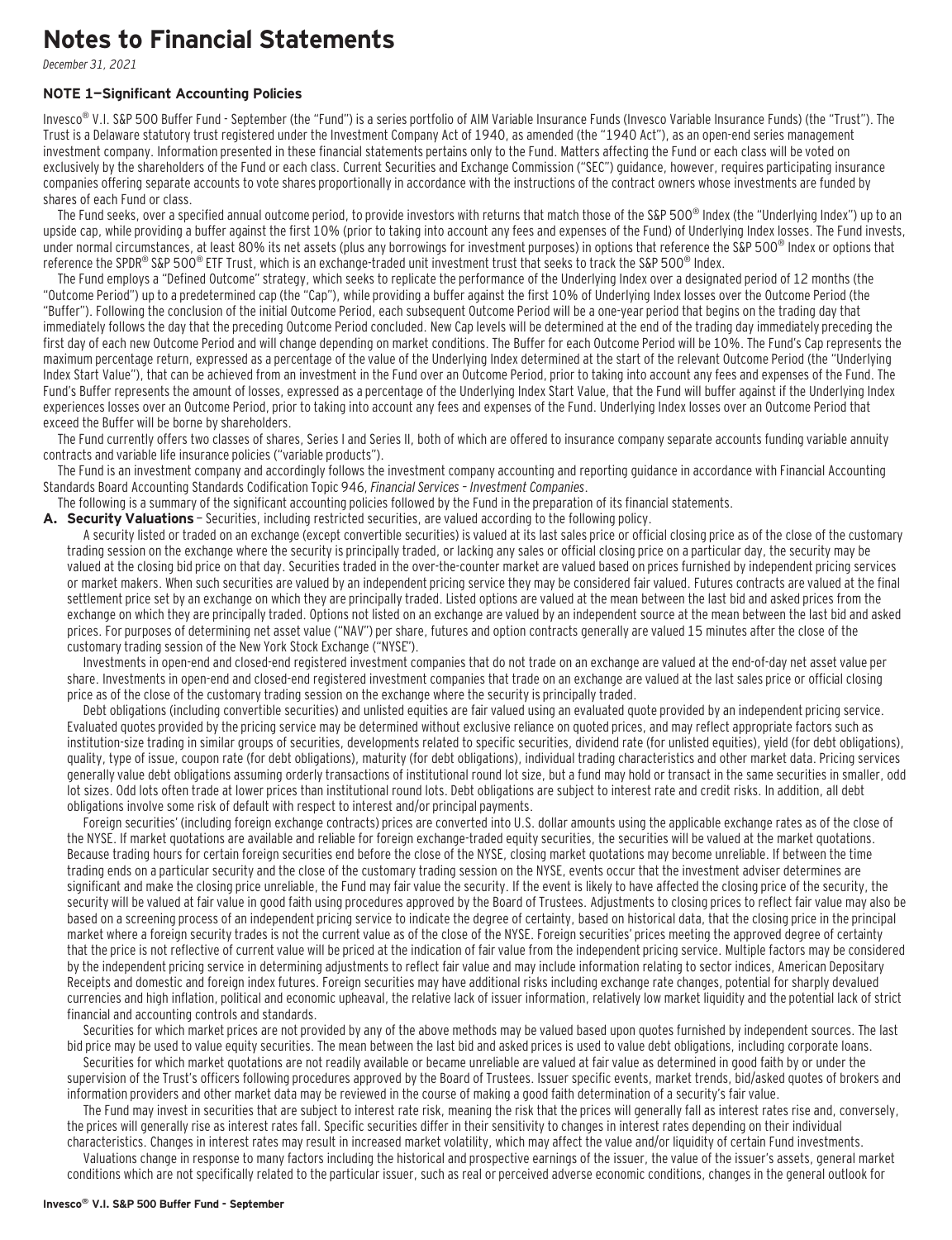revenues or corporate earnings, changes in interest or currency rates, regional or global instability, natural or environmental disasters, widespread disease or other public health issues, war, acts of terrorism or adverse investor sentiment generally and market liquidity. Because of the inherent uncertainties of valuation, the values reflected in the financial statements may materially differ from the value received upon actual sale of those investments.

**B. Securities Transactions and Investment Income** - Securities transactions are accounted for on a trade date basis. Realized gains or losses on sales are computed on the basis of specific identification of the securities sold. Interest income (net of withholding tax, if any) is recorded on an accrual basis from settlement date and includes coupon interest and amortization of premium and accretion of discount on debt securities as applicable. Dividend income (net of withholding tax, if any) is recorded on the ex-dividend date.

The Fund may periodically participate in litigation related to Fund investments. As such, the Fund may receive proceeds from litigation settlements. Any proceeds received are included in the Statement of Operations as realized gain (loss) for investments no longer held and as unrealized gain (loss) for investments still held.

Brokerage commissions and mark ups are considered transaction costs and are recorded as an increase to the cost basis of securities purchased and/or a reduction of proceeds on a sale of securities. Such transaction costs are included in the determination of net realized and unrealized gain (loss) from investment securities reported in the Statement of Operations and the Statement of Changes in Net Assets and the net realized and unrealized gains (losses) on securities per share in the Financial Highlights. Transaction costs are included in the calculation of the Fund's net asset value and, accordingly, they reduce the Fund's total returns. These transaction costs are not considered operating expenses and are not reflected in net investment income reported in the Statement of Operations and the Statement of Changes in Net Assets, or the net investment income per share and the ratios of expenses and net investment income reported in the Financial Highlights, nor are they limited by any expense limitation arrangements between the Fund and the investment adviser.

#### The Fund allocates income and realized and unrealized capital gains and losses to a class based on the relative net assets of each class.

- **C. Country Determination**  For the purposes of making investment selection decisions and presentation in the Schedule of Investments, the investment adviser may determine the country in which an issuer is located and/or credit risk exposure based on various factors. These factors include the laws of the country under which the issuer is organized, where the issuer maintains a principal office, the country in which the issuer derives 50% or more of its total revenues and the country that has the primary market for the issuer's securities, as well as other criteria. Among the other criteria that may be evaluated for making this determination are the country in which the issuer maintains 50% or more of its assets, the type of security, financial guarantees and enhancements, the nature of the collateral and the sponsor organization. Country of issuer and/or credit risk exposure has been determined to be the United States of America, unless otherwise noted.
- **D. Distributions**  Distributions from net investment income and net realized capital gain, if any, are generally declared and paid to separate accounts of participating insurance companies annually and recorded on the ex-dividend date.
- **E. Federal Income Taxes** The Fund intends to comply with the requirements of Subchapter M of the Internal Revenue Code of 1986, as amended (the "Internal Revenue Code"), necessary to qualify as a regulated investment company and to distribute substantially all of the Fund's taxable earnings to shareholders. As such, the Fund will not be subject to federal income taxes on otherwise taxable income (including net realized capital gain) that is distributed to shareholders. Therefore, no provision for federal income taxes is recorded in the financial statements.

The Fund recognizes the tax benefits of uncertain tax positions only when the position is more likely than not to be sustained. Management has analyzed the Fund's uncertain tax positions and concluded that no liability for unrecognized tax benefits should be recorded related to uncertain tax positions. Management is not aware of any tax positions for which it is reasonably possible that the total amounts of unrecognized tax benefits will change materially in the next 12 months. The Fund files tax returns in the U.S. Federal jurisdiction and certain other jurisdictions. Generally, the Fund is subject to examinations by such taxing authorities for up to three years after the filing of the return for the tax period.

- **F. Expenses**  Fees provided for under the Rule 12b-1 plan of a particular class of the Fund and which are directly attributable to that class are charged to the operations of such class. All other expenses are allocated among the classes based on relative net assets.
- **G. Accounting Estimates** The preparation of financial statements in conformity with accounting principles generally accepted in the United States of America ("GAAP") requires management to make estimates and assumptions that affect the reported amounts of assets and liabilities at the date of the financial statements and the reported amounts of revenues and expenses during the reporting period including estimates and assumptions related to taxation. Actual results could differ from those estimates by a significant amount. In addition, the Fund monitors for material events or transactions that may occur or become known after the period-end date and before the date the financial statements are released to print.
- **H. Indemnifications**  Under the Trust's organizational documents, each Trustee, officer, employee or other agent of the Trust is indemnified against certain liabilities that may arise out of the performance of their duties to the Fund. Additionally, in the normal course of business, the Fund enters into contracts, including the Fund's servicing agreements, that contain a variety of indemnification clauses. The Fund's maximum exposure under these arrangements is unknown as this would involve future claims that may be made against the Fund that have not yet occurred. The risk of material loss as a result of such indemnification claims is considered remote.
- **Flex Options Purchased and Written** The Fund invests primarily in FLexible EXchange<sup>®</sup> Options ("FLEX® Options"), which are non-standard Options that allow users to negotiate key contract terms, including exercise prices, exercise styles, and expiration dates, on major stock indexes as well as individual equities. Other benefits of FLEX® Options, include guarantee for settlement by the Options Clearing Corporation (the "OCC"), a market clearinghouse that guarantees performance by counterparties to certain derivatives contracts and protection from counterparty risk that is associated with Over-the-counter trading.

The Fund will purchase and sell put and call FLEX® Options. Put options give the holder (the buyer of the put) the right to sell an asset (or deliver the cash value of the Underlying Index, in case of an index put option) and gives the seller of the put (the writer) of the put the obligation to buy the asset (or receive cash value of the Underlying Index, in case of an index put option) at a certain defined price. Call options give the holder (the buyer of the call) the right to buy an asset (or receive cash value of the Underlying Index, in case of an index call option) and gives the seller of the call (the writer) the obligation to sell the asset (or deliver cash value of the Underlying Index, in case of an index call option) at a certain defined price.

When the Fund purchases an option, an amount equal to the premium paid by the Fund is recorded as an investment and is subsequently adjusted to the current value of the option purchased. If an option expires on the stipulated expiration date or if the Fund enters into a closing sale transaction, a gain or loss is realized. If a call option is exercised, the cost of the security acquired is increased by the premium paid for the call. If a put option is exercised, a gain or loss is realized from the sale of the underlying security, and the proceeds from such sale are decreased by the premium originally paid. Purchased options are non-income producing securities. Options purchased are reported as Investments in unaffiliated securities on the Statement of Assets and Liabilities. Realized and unrealized gains and losses on options purchased are included on Statement of Operations as Net realized gain (loss) from and Change in net unrealized appreciation (depreciation) of Investment securities.

When the Fund writes an option, an amount equal to the premium received by the Fund is recorded as a liability and is subsequently adjusted to the current value of the option written. Premiums received from writing options that expire unexercised are treated by the Fund on the expiration date as realized gain from written options. The difference between the premium and the amount paid on effecting a closing purchase transaction, including brokerage commissions, is also treated as a realized gain, or if the premium is less than the amount paid for the closing purchase transaction, as a realized loss. If a call option is exercised, the premium is added to the proceeds from the sale of the underlying security in determining whether the Fund has realized a gain or loss. If a put option is exercised, the premium reduces the cost basis of the securities purchased by the Fund. The Fund, as the writer of an option, bears the market risk of an unfavorable change in the price of the security underlying the written option. Options written are reported as a liability on the Statement of Assets and Liabilities. Realized and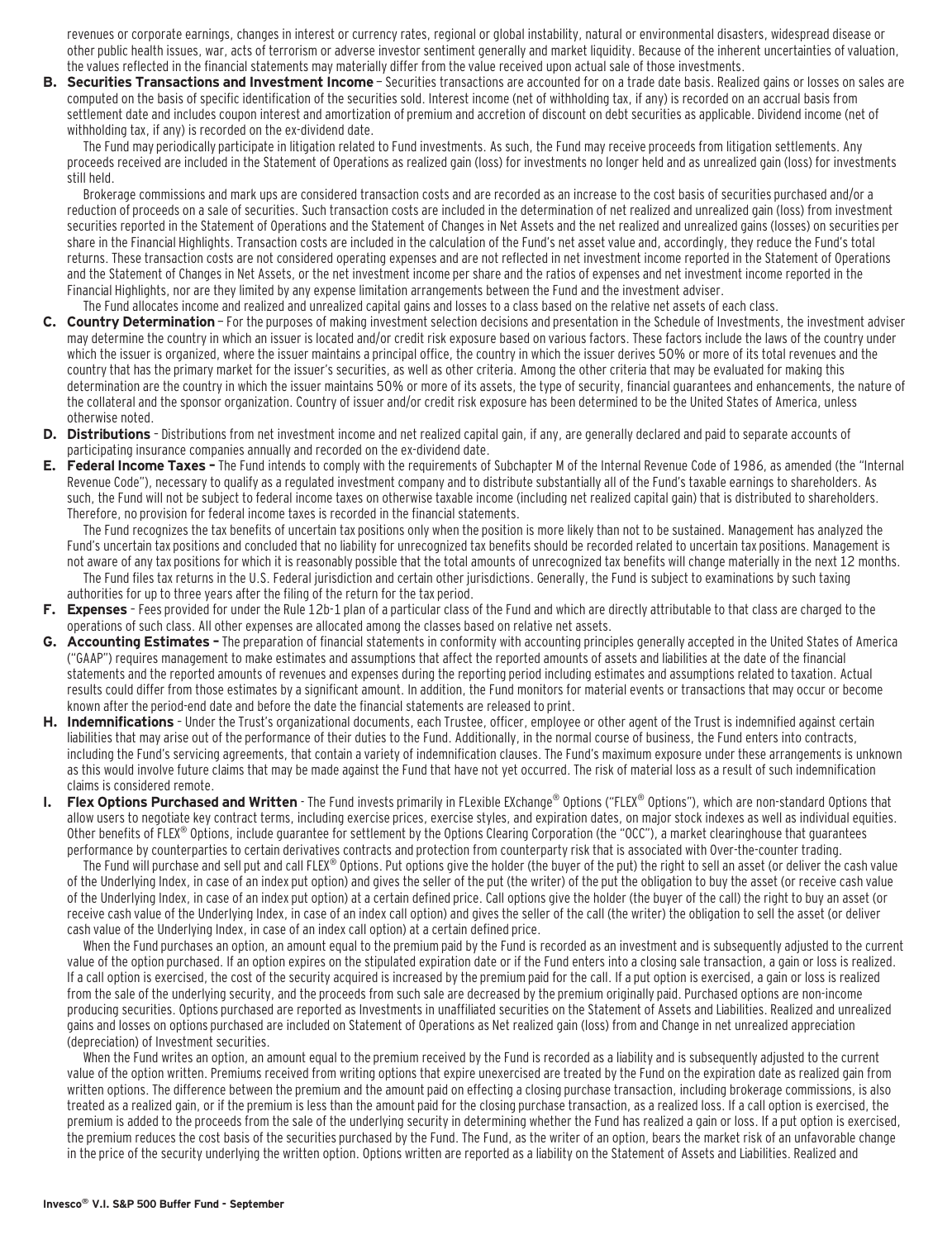unrealized gains and losses on options written are included on the Statement of Operations as Net realized gain (loss) from and Change in net unrealized appreciation (depreciation) of Option contracts written.

The Fund bears the risk that the OCC could be unable or unwilling to perform its obligations under the FLEX® Options contracts, which could cause significant losses. Additionally, FLEX® Options may be less liquid than certain other securities such as standardized options. In less liquid markets for the FLEX® Options, the Fund may have difficulty closing out certain FLEX® Options positions under the customized terms. The Fund may experience substantial downside from specific FLEX<sup>®</sup> Option positions and certain FLEX<sup>®</sup> Option positions may expire worthless. The value of the underlying FLEX<sup>®</sup> Options will be affected by, among others, changes in the value of the exchange, changes in interest rates, changes in the actual and implied volatility of the Underlying Index and the remaining time to until the FLEX® Options expire. The value of the FLEX® Options does not increase or decrease at the same rate as the level of the Underlying Index (although they generally move in the same direction). However, as a FLEX® Option approaches its expiration date, its value typically increasingly moves with the value of the Underlying Index.

- **J. Leverage Risk**  Leverage exists when the Fund can lose more than it originally invests because it purchases or sells an instrument or enters into a transaction without investing an amount equal to the full economic exposure of the instrument or transaction.
- **K. Buffered Loss Risk**  The term "buffer" is a generic term that is widely used in the investment management and financial services industries to describe an investment product or strategy that is designed to mitigate or alleviate downside risk. The Buffer for the Fund is designed to limit downside losses for shares purchased at the beginning and held until the end of the Outcome Period; however, there is no guarantee that the Buffer will effectively protect against all losses. If the Underlying Index declines over an Outcome Period by more than the Buffer, shareholders will bear the amount of the loss in excess of the Buffer at the end of the Outcome Period (plus Fund fees and expenses).
- **L. Non-Diversified Risk** Under the 1940 Act, a fund designated as "diversified" must limit its holdings such that the securities of issuers which individually represent more than 5% of its total assets must in the aggregate represent less than 25% of its total assets. The Fund is classified as "diversified" for purposes of the 1940 Act. However, the Fund may be "non-diversified," as defined in the 1940 Act, solely as a result of a change in relative market capitalization or index weighting of one or more constituents of the Underlying Index. A non-diversified fund can invest a greater portion of its assets in the securities of a small number of issuers or any single issuer than a diversified fund can. In such circumstances, a change in the value of one or a few issuers' securities will therefore affect the value of the Fund more than if it was a diversified fund. As such, the Fund's performance may be hurt disproportionately by the poor performance of relatively few stocks, or even a single stock, and the Fund's shares may experience significant fluctuations in value.
- **M. COVID-19 Risk**  The COVID-19 strain of coronavirus has resulted in instances of market closures and dislocations, extreme volatility, liquidity constraints and increased trading costs. Efforts to contain its spread have resulted in travel restrictions, disruptions of healthcare systems, business operations and supply chains, layoffs, lower consumer demand, and defaults, among other significant economic impacts that have disrupted global economic activity across many industries. Such economic impacts may exacerbate other pre-existing political, social and economic risks locally or globally. The ongoing effects of COVID-19 are unpredictable and may result in significant and prolonged effects on the Fund's performance.

#### **NOTE 2—Advisory Fees and Other Fees Paid to Affiliates**

The Trust has entered into a master investment advisory agreement with Invesco Advisers, Inc. (the "Adviser" or "Invesco"). Under the terms of the investment advisory agreement, the Fund accrues daily and pays monthly an advisory fee to the Adviser based on the annual rate of the Fund's average daily net assets as follows:

| <b>Average Daily Net Assets</b> | Rate   |
|---------------------------------|--------|
| First \$2 billion               | 0.420% |
| Over \$2 billion                | 0.400% |

For the period September 30, 2021 (commencement date) through December 31, 2021, the effective advisory fee rate incurred by the Fund was 0.42%. Under the terms of a master sub-advisory agreement between the Adviser and each of Invesco Asset Management Deutschland GmbH, Invesco Asset Management Limited, Invesco Asset Management (Japan) Limited, Invesco Hong Kong Limited, Invesco Senior Secured Management, Inc. and Invesco Canada Ltd. and separate sub-advisory agreements with Invesco Capital Management LLC and Invesco Asset Management (India) Private Limited (collectively, the "Affiliated Sub-Advisers") the Adviser, not the Fund, will pay 40% of the fees paid to the Adviser to any such Affiliated Sub-Adviser(s) that provide(s) discretionary investment management services to the Fund based on the percentage of assets allocated to such Affiliated Sub-Adviser(s).

Effective September 30, 2021, the Adviser has contractually agreed, through at least April 30, 2023, to waive advisory fees and/or reimburse expenses of all shares to the extent necessary to limit total annual fund operating expenses after fee waiver and/or expense reimbursement (excluding certain items discussed below) of Series I shares to 0.70% and Series II shares to 0.95% of the Fund's average daily net assets (the "expense limits"). In determining the Adviser's obligation to waive advisory fees and/or reimburse expenses, the following expenses are not taken into account, and could cause the total annual fund operating expenses after fee waiver and/or expense reimbursement to exceed the numbers reflected above: (1) interest; (2) taxes; (3) dividend expense on short sales; (4) extraordinary or non-routine items, including litigation expenses; and (5) expenses that the Fund has incurred but did not actually pay because of an expense offset arrangement. Unless Invesco continues the fee waiver agreement, it will terminate on April 30, 2023. During its term, the fee waiver agreement cannot be terminated or amended to increase the expense limits or reduce the advisory fee waiver without approval of the Board of Trustees.

Further, the Adviser has contractually agreed, through at least June 30, 2023, to waive the advisory fee payable by the Fund in an amount equal to 100% of the net advisory fees the Adviser receives from the affiliated money market funds on investments by the Fund of uninvested cash in such affiliated money market funds.

For the period September 30, 2021 (commencement date) through December 31, 2021, the Adviser waived advisory fees of \$3,597 and reimbursed fund level expenses of \$56,203.

The Trust has entered into a master administrative services agreement with Invesco pursuant to which the Fund has agreed to pay Invesco a fee for costs incurred in providing accounting services and fund administrative services to the Fund and to reimburse Invesco for fees paid to insurance companies that have agreed to provide certain administrative services to the Fund. These administrative services provided by the insurance companies may include, among other things: maintenance of master accounts with the Fund; tracking, recording and transmitting net purchase and redemption orders for Fund shares; maintaining and preserving records related to the purchase, redemption and other account activity of variable product owners; distributing copies of Fund documents such as prospectuses, proxy materials and periodic reports, to variable product owners, and responding to inquiries from variable product owners about the Fund. Pursuant to such agreement, for the period September 30, 2021 (commencement date) through December 31, 2021, Invesco was paid \$72 for accounting and fund administrative services and was reimbursed \$1,284 for fees paid to insurance companies. Invesco has entered into a sub-administration agreement whereby State Street Bank and Trust Company ("SSB") serves as fund accountant and provides certain administrative services to the Fund. Pursuant to a custody agreement with the Trust on behalf of the Fund, SSB also serves as the Fund's custodian.

The Trust has entered into a transfer agency and service agreement with Invesco Investment Services, Inc. ("IIS") pursuant to which the Fund has agreed to pay IIS a fee for providing transfer agency and shareholder services to the Fund and reimburse IIS for certain expenses incurred by IIS in the course of providing such services. For the period September 30, 2021 (commencement date) through December 31, 2021, expenses incurred under the agreement are shown in the Statement of Operations as Transfer agent fees.

The Trust has entered into a master distribution agreement with Invesco Distributors, Inc. ("IDI") to serve as the distributor for the Fund. The Trust has adopted a plan pursuant to Rule 12b-1 under the 1940 Act with respect to the Fund's Series II shares (the "Plan"). The Fund, pursuant to the Plan, pays IDI compensation at the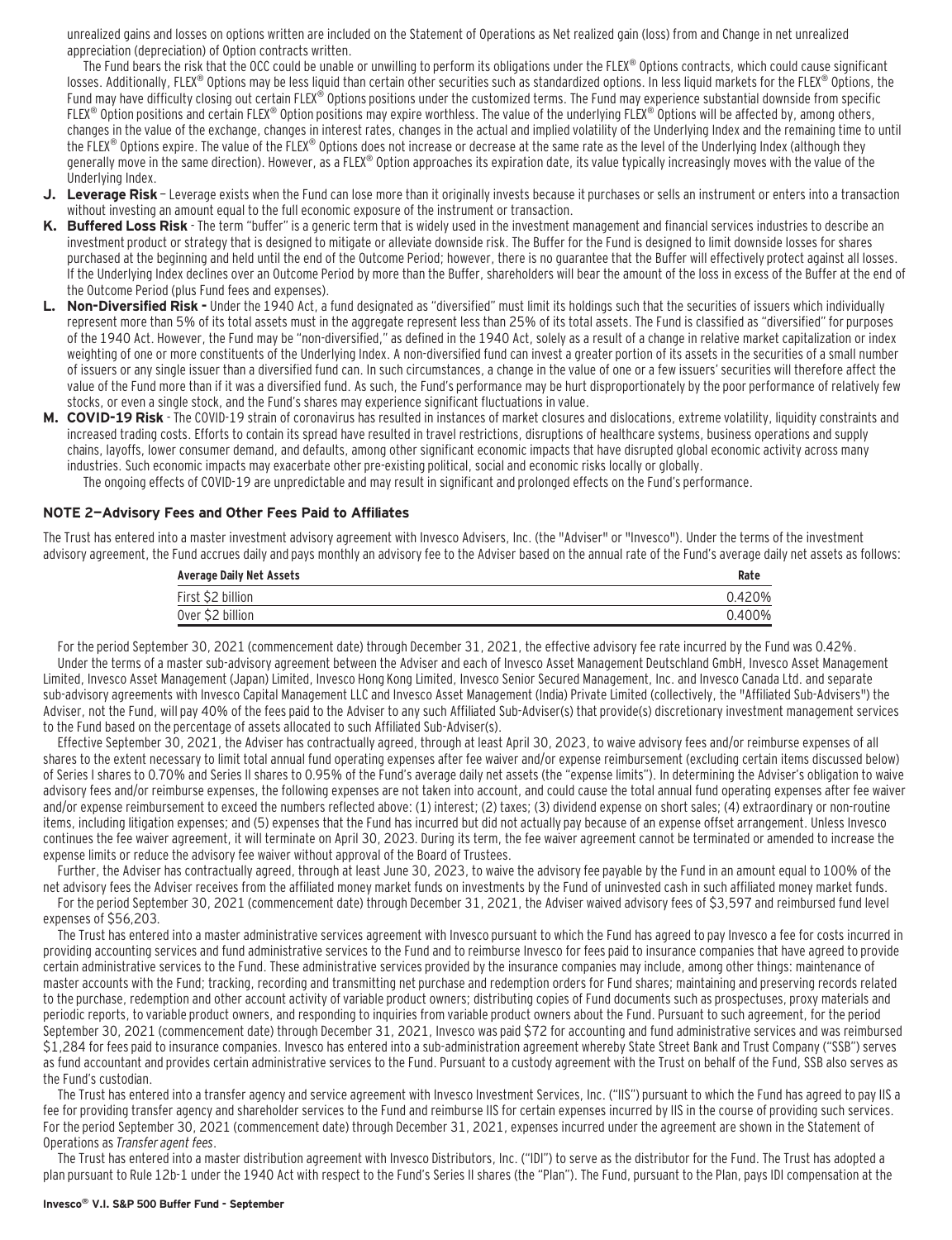annual rate of 0.25% of the Fund's average daily net assets of Series II shares. The fees are accrued daily and paid monthly. Of the Plan payments, up to 0.25% of the average daily net assets of the Series II shares may be paid to insurance companies who furnish continuing personal shareholder services to customers who purchase and own Series II shares of the Fund. For the period September 30, 2021 (commencement date) through December 31, 2021, expenses incurred under the Plan are detailed in the Statement of Operations as Distribution fees.

Certain officers and trustees of the Trust are officers and directors of the Adviser, IIS and/or IDI.

#### **NOTE 3—Additional Valuation Information**

GAAP defines fair value as the price that would be received to sell an asset or paid to transfer a liability in an orderly transaction between market participants at the measurement date, under current market conditions. GAAP establishes a hierarchy that prioritizes the inputs to valuation methods, giving the highest priority to readily available unadjusted quoted prices in an active market for identical assets (Level 1) and the lowest priority to significant unobservable inputs (Level 3), generally when market prices are not readily available or are unreliable. Based on the valuation inputs, the securities or other investments are tiered into one of three levels. Changes in valuation methods may result in transfers in or out of an investment's assigned level:

- Level 1 Prices are determined using quoted prices in an active market for identical assets.
- Level 2 Prices are determined using other significant observable inputs. Observable inputs that other market participants may use in pricing a security. These may include quoted prices for similar securities, interest rates, prepayment speeds, credit risk, yield curves, loss severities, default rates, discount rates, volatilities and others.
- Level 3 Prices are determined using significant unobservable inputs. In situations where quoted prices or observable inputs are unavailable (for example, when there is little or no market activity for an investment at the end of the period), unobservable inputs may be used. Unobservable inputs reflect the Fund's own assumptions about the factors market participants would use in determining fair value of the securities or instruments and would be based on the best available information.

The following is a summary of the tiered valuation input levels, as of December 31, 2021. The level assigned to the securities valuations may not be an indication of the risk or liquidity associated with investing in those securities. Because of the inherent uncertainties of valuation, the values reflected in the financial statements may materially differ from the value received upon actual sale of those investments.

|                                        | Level 1                  | Level 2     | Level 3 | Total       |
|----------------------------------------|--------------------------|-------------|---------|-------------|
| <b>Investments in Securities</b>       |                          |             |         |             |
| Money Market Funds                     | \$2,254,063              |             |         | \$2,254,063 |
| Options Purchased                      | $\overline{\phantom{0}}$ | 6.472.627   | -       | 6,472,627   |
| <b>Total Investments in Securities</b> | 2.254.063                | 6.472.627   |         | 8,726,690   |
| Other Investments - Liabilities*       |                          |             |         |             |
| Options Written                        | $\overline{\phantom{0}}$ | (470, 765)  |         | (470, 765)  |
| <b>Total Investments</b>               | \$2,254,063              | \$6.001.862 |         | \$8,255,925 |
|                                        |                          |             |         |             |

Options written are shown at value.

#### **NOTE 4—Derivative Investments**

The Fund may enter into an International Swaps and Derivatives Association Master Agreement ("ISDA Master Agreement") under which a fund may trade OTC derivatives. An OTC transaction entered into under an ISDA Master Agreement typically involves a collateral posting arrangement, payment netting provisions and close-out netting provisions. These netting provisions allow for reduction of credit risk through netting of contractual obligations. The enforceability of the netting provisions of the ISDA Master Agreement depends on the governing law of the ISDA Master Agreement, among other factors.

For financial reporting purposes, the Fund does not offset OTC derivative assets or liabilities that are subject to ISDA Master Agreements in the Statement of Assets and Liabilities.

#### **Value of Derivative Investments at Period-End**

The table below summarizes the value of the Fund's derivative investments, detailed by primary risk exposure, held as of December 31, 2021:

|                                                                   | Value            |
|-------------------------------------------------------------------|------------------|
| <b>Derivative Assets</b>                                          | Equity<br>Risk   |
| Options purchased, at value <sup>(a)</sup>                        | \$6,472,627      |
| Derivatives not subject to master netting agreements              | (6,472,627)      |
| Total Derivative Assets subject to master netting agreements      |                  |
|                                                                   |                  |
|                                                                   | Value            |
| <b>Derivative Liabilities</b>                                     | Equity<br>Risk   |
| Options written, at value                                         | (470, 765)<br>S. |
| Derivatives not subject to master netting agreements              | 470,765          |
| Total Derivative Liabilities subject to master netting agreements |                  |

(a) Options purchased, at value as reported in the Schedule of Investments.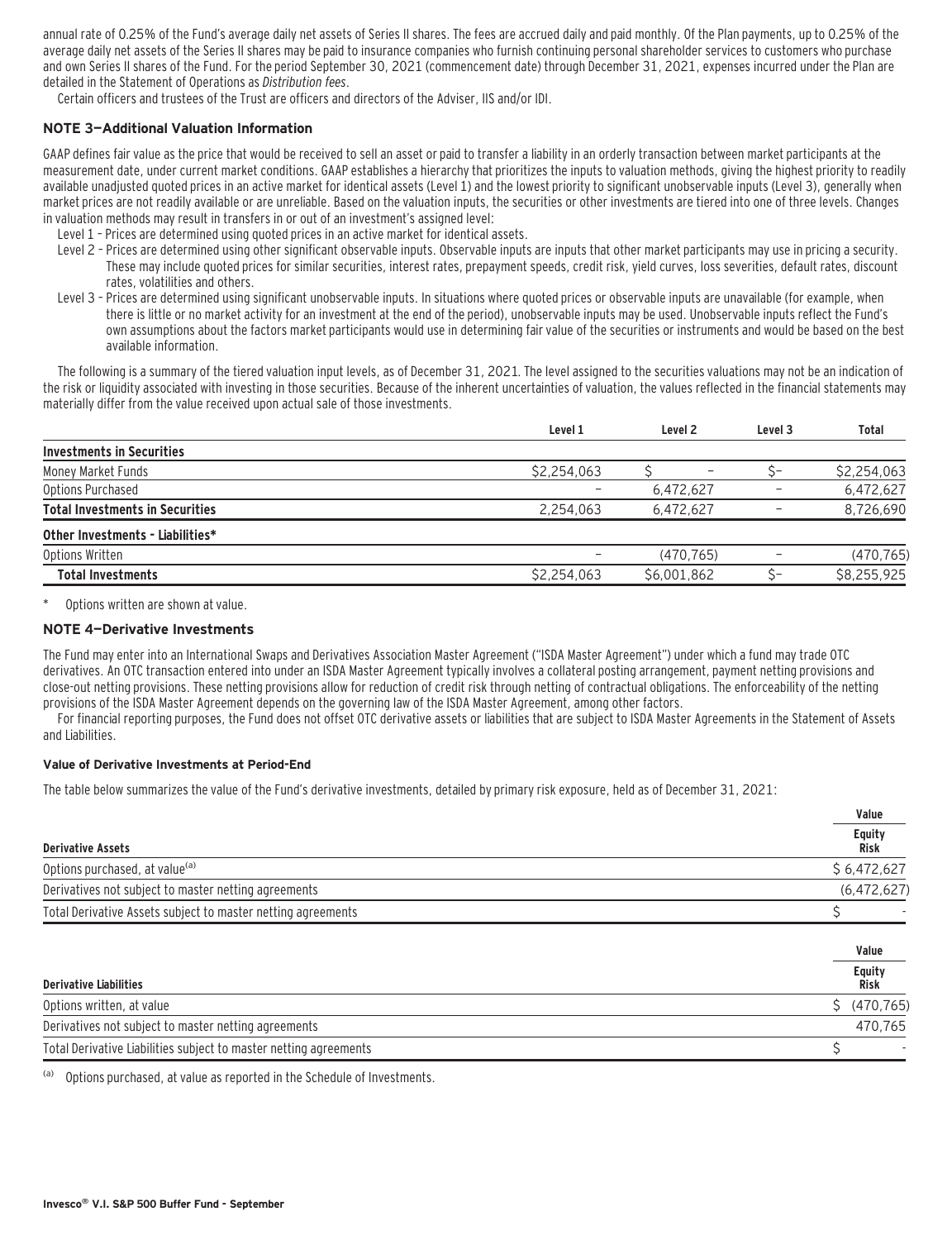#### **Effect of Derivative Investments for the period September 30, 2021 (commencement date) through December 31, 2021**

The table below summarizes the gains (losses) on derivative investments, detailed by primary risk exposure, recognized in earnings during the period:

|                                                       | Location of Gain (Loss) on<br><b>Statement of Operations</b> |
|-------------------------------------------------------|--------------------------------------------------------------|
|                                                       | Equity<br>Risk                                               |
| Change in Net Unrealized Appreciation (Depreciation): |                                                              |
| Options purchased <sup>(a)</sup>                      | \$197,313                                                    |
| Options written                                       | (21,087)                                                     |

(a) Options purchased are included in the net realized gain (loss) from investment securities and the change in net unrealized appreciation (depreciation) of investment securities.

The table below summarizes the average notional value of derivatives held for the period September 30, 2021 (commencement date) through December 31, 2021.

|                        | Equity<br><b>Options</b><br>Purchased | Index<br><b>Options</b><br><b>Purchased</b> | Equity<br><b>Options</b><br>Written | Index<br><b>Options</b><br>Written |
|------------------------|---------------------------------------|---------------------------------------------|-------------------------------------|------------------------------------|
| Average notional value | 1.116.101                             | \$2.551.143                                 | \$2.202.987                         | \$5.035.407                        |
| Average contracts      | 51                                    | --                                          | 51                                  | ∍                                  |

#### **NOTE 5—Trustees' and Officers' Fees and Benefits**

Trustees' and Officers' Fees and Benefits include amounts accrued by the Fund to pay remuneration to certain Trustees and Officers of the Fund. Trustees have the option to defer compensation payable by the Fund, and Trustees' and Officers' Fees and Benefits also include amounts accrued by the Fund to fund such deferred compensation amounts. Those Trustees who defer compensation have the option to select various Invesco Funds in which their deferral accounts shall be deemed to be invested. Obligations under the deferred compensation plan represent unsecured claims against the general assets of the Fund.

#### **NOTE 6—Cash Balances**

The Fund is permitted to temporarily carry a negative or overdrawn balance in its account with SSB, the custodian bank. Such balances, if any at period-end, are shown in the Statement of Assets and Liabilities under the payable caption Amount due custodian. To compensate the custodian bank for such overdrafts, the overdrawn Fund may either (1) leave funds as a compensating balance in the account so the custodian bank can be compensated by earning the additional interest; or (2) compensate by paying the custodian bank at a rate agreed upon by the custodian bank and Invesco, not to exceed the contractually agreed upon rate. The Fund may not purchase additional securities when any borrowings from banks or broker-dealers exceed 5% of the Fund's total assets, or when any borrowings from an Invesco Fund are outstanding.

### **NOTE 7—Distributions to Shareholders and Tax Components of Net Assets**

#### **Tax Character of Distributions to Shareholders Paid During the period September 30, 2021 (commencement date) through December 31, 2021:**

| 2021     |
|----------|
| \$44.001 |
| 66,020   |
|          |
|          |

Includes short-term capital gain distributions, if any.

#### **Tax Components of Net Assets at Period-End:**

|                                           | 2021        |
|-------------------------------------------|-------------|
| Undistributed ordinary income             | 62.946      |
| Undistributed long-term capital gain      | 676         |
| Net unrealized appreciation - investments | 2.516       |
| Shares of beneficial interest             | 6,313,881   |
| Total net assets                          | \$6,380,019 |

The difference between book-basis and tax-basis unrealized appreciation (depreciation) is due to differences in the timing of recognition of gains and losses on investments for tax and book purposes. The Fund's net unrealized appreciation (depreciation) difference is attributable primarily to options contracts.

Capital loss carryforward is calculated and reported as of a specific date. Results of transactions and other activity after that date may affect the amount of capital loss carryforward actually available for the Fund to utilize. The ability to utilize capital loss carryforward in the future may be limited under the Internal Revenue Code and related regulations based on the results of future transactions.

The Fund does not have a capital loss carryforward as of December 31, 2021.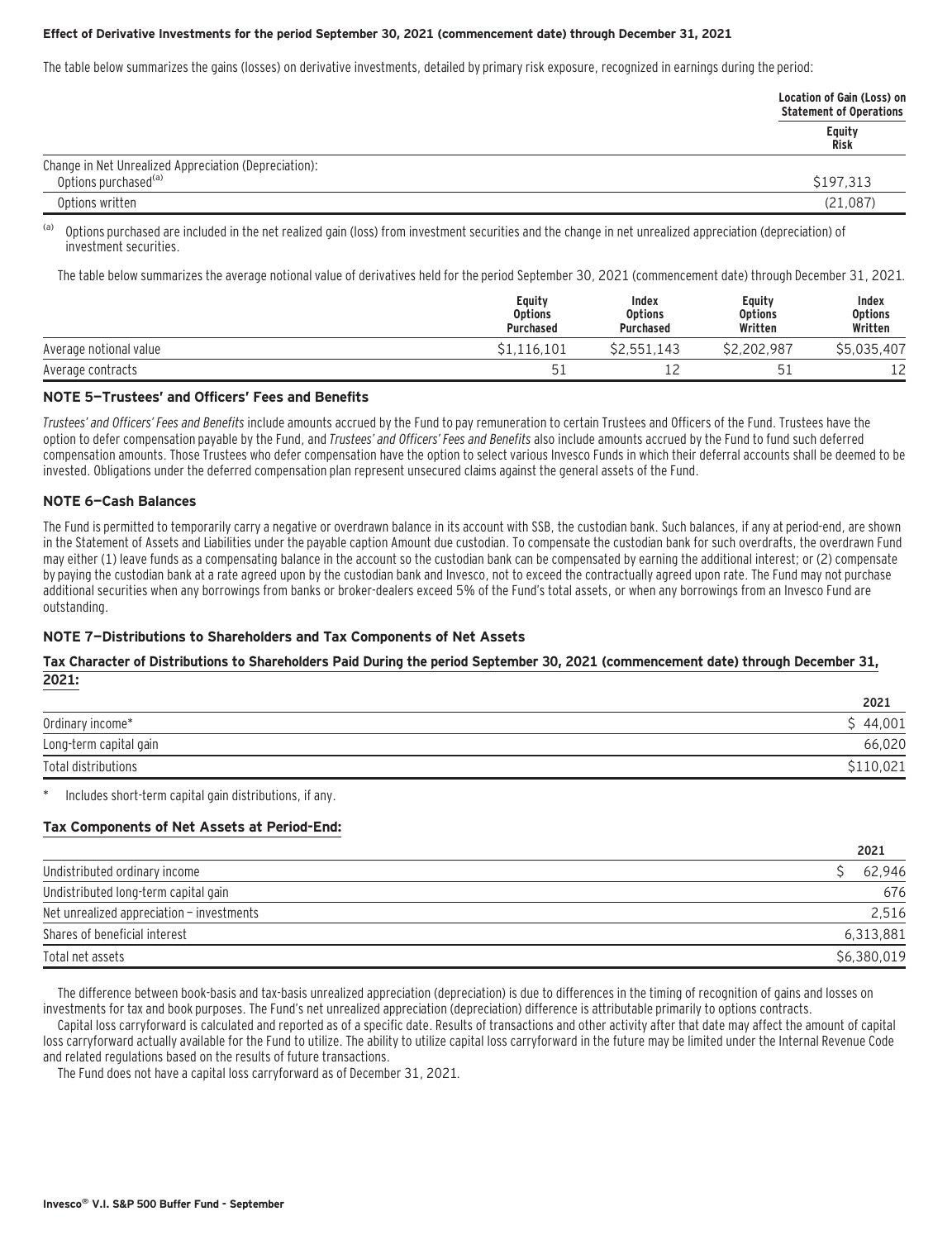### **NOTE 8—Investment Transactions**

There were no securities (other than short-term securities, U.S. Government obligations and money market funds, if any) purchased or sold by the Fund during the period September 30, 2021 (commencement date) through December 31, 2021. Cost of investments, including any derivatives, on a tax basis includes the adjustments for financial reporting purposes as of the most recently completed federal income tax reporting period-end.

#### **Unrealized Appreciation (Depreciation) of Investments on a Tax Basis**

| Aggregate unrealized appreciation of investments   |              |
|----------------------------------------------------|--------------|
| Aggregate unrealized (depreciation) of investments | $\cap$       |
| Net unrealized appreciation of investments         | <u>L.JIU</u> |

Cost of investments for tax purposes is \$8,253,409.

#### **NOTE 9—Reclassification of Permanent Differences**

Primarily as a result of differing book/tax treatment of organizational expenses, on December 31, 2021, undistributed net investment income (loss) was increased by \$7,454 and shares of beneficial interest was decreased by \$7,454. This reclassification had no effect on the net assets of the Fund.

#### **NOTE 10—Share Information**

|                                      | <b>Summary of Share Activity</b> |                         |
|--------------------------------------|----------------------------------|-------------------------|
|                                      |                                  | December 31, 2021(a)(b) |
|                                      | <b>Shares</b>                    | Amount                  |
| Sold:                                |                                  |                         |
| Series I                             | 101,751                          | \$1,018,327             |
| Series II                            | 514,276                          | 5,261,059               |
| Issued as reinvestment of dividends: |                                  |                         |
| Series I                             | 50                               | 508                     |
| Series II                            | 5,064                            | 51,452                  |
| <b>Reacquired:</b>                   |                                  |                         |
| Series I                             | (3)                              | (37)                    |
| Series II                            | (957)                            | (9, 974)                |
| Net increase in share activity       | 620,181                          | \$6,321,335             |

(a) Commencement date of September 30, 2021.

There are entities that are record owners of more than 5% of the outstanding shares of the Fund and in the aggregate own 68% of the outstanding shares of the Fund. The Fund and the Fund's principal underwriter or adviser, are parties to participation agreements with these entities whereby these entities sell units of interest in separate accounts funding variable products that are invested in the Fund. The Fund, Invesco and/or Invesco affiliates may make payments to these entities, which are considered to be related to the Fund, for providing services to the Fund, Invesco and/or Invesco affiliates including but not limited to services such as, securities brokerage, third party record keeping and account servicing and administrative services. The Fund has no knowledge as to whether all or any portion of the shares owned of record by these entities are also owned beneficially.

In addition, 32% of the outstanding shares of the Fund are owned by the Adviser or an affiliate of the Adviser.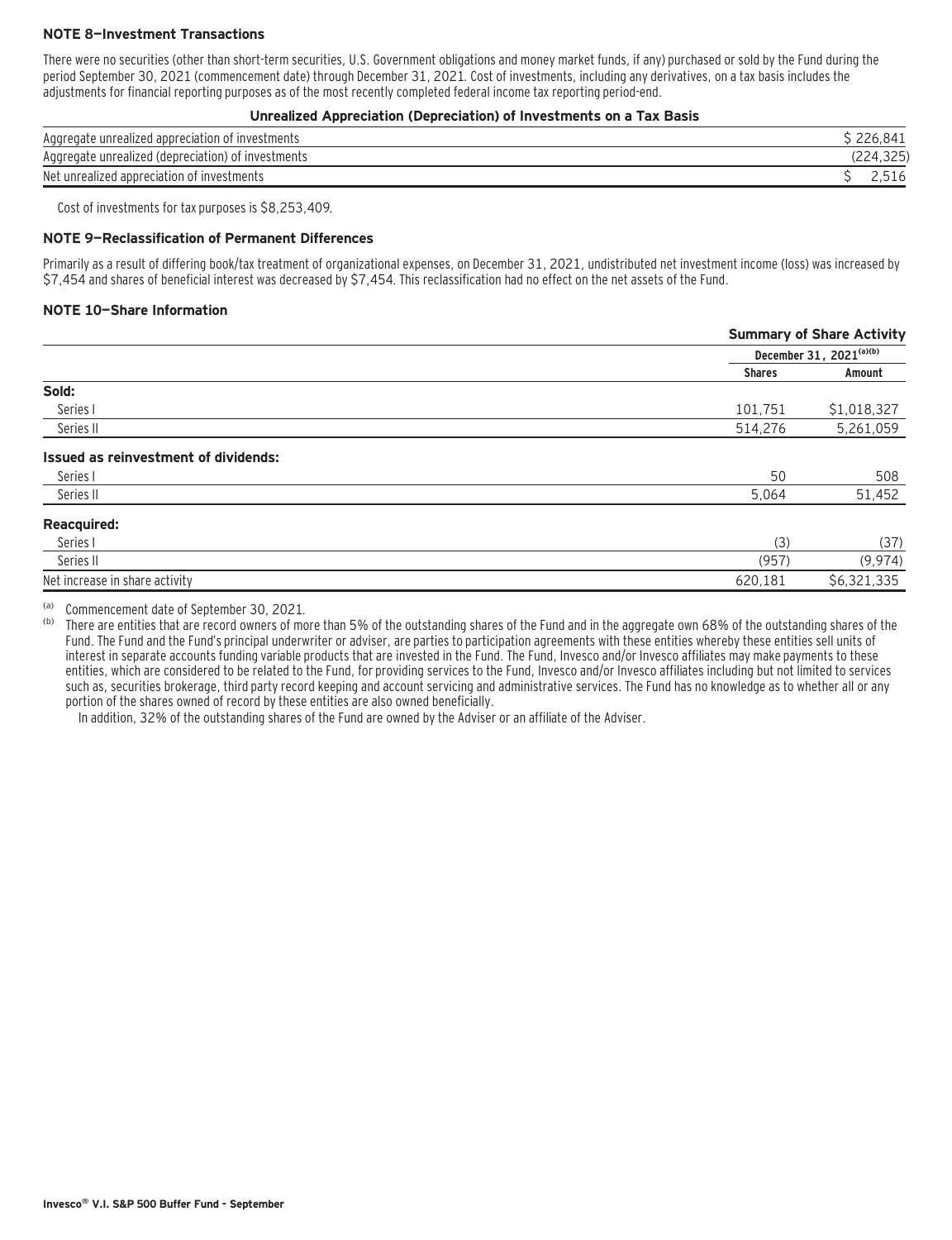# **Report of Independent Registered Public Accounting Firm**

To the Board of Trustees of AIM Variable Insurance Funds (Invesco Variable Insurance Funds) and Shareholders of Invesco® V.I. S&P 500 Buffer Fund - September

#### **Opinion on the Financial Statements**

We have audited the accompanying statement of assets and liabilities, including the schedule of investments, of Invesco® V.I. S&P 500 Buffer Fund - September (one of the funds constituting AIM Variable Insurance Funds (Invesco Variable Insurance Funds), referred to hereafter as the "Fund") as of December 31, 2021, the related statements of operations and changes in net assets, including the related notes, and the financial highlights for the period September 30, 2021 (commencement date) through December 31, 2021 (collectively referred to as the "financial statements"). In our opinion, the financial statements present fairly, in all material respects, the financial position of the Fund as of December 31, 2021, the results of its operations, the changes in its net assets, and the financial highlights for the period September 30, 2021 (commencement date) through December 31, 2021 in conformity with accounting principles generally accepted in the United States of America.

### **Basis for Opinion**

These financial statements are the responsibility of the Fund's management. Our responsibility is to express an opinion on the Fund's financial statements based on our audit. We are a public accounting firm registered with the Public Company Accounting Oversight Board (United States) (PCAOB) and are required to be independent with respect to the Fund in accordance with the U.S. federal securities laws and the applicable rules and regulations of the Securities and Exchange Commission and the PCAOB.

 We conducted our audit of these financial statements in accordance with the standards of the PCAOB. Those standards require that we plan and perform the audit to obtain reasonable assurance about whether the financial statements are free of material misstatement, whether due to error or fraud.

 Our audit included performing procedures to assess the risks of material misstatement of the financial statements, whether due to error or fraud, and performing procedures that respond to those risks. Such procedures included examining, on a test basis, evidence regarding the amounts and disclosures in the financial statements. Our audit also included evaluating the accounting principles used and significant estimates made by management, as well as evaluating the overall presentation of the financial statements. Our procedures included confirmation of securities owned as of December 31, 2021 by correspondence with the custodian, transfer agent and brokers; when replies were not received from brokers, we performed other auditing procedures. We believe that our audit provides a reasonable basis for our opinion.

/s/PricewaterhouseCoopers LLP

Houston, Texas February 14, 2022

 We have served as the auditor of one or more of the investment companies in the Invesco group of investment companies since at least 1995. We have not been able to determine the specific year we began serving as auditor.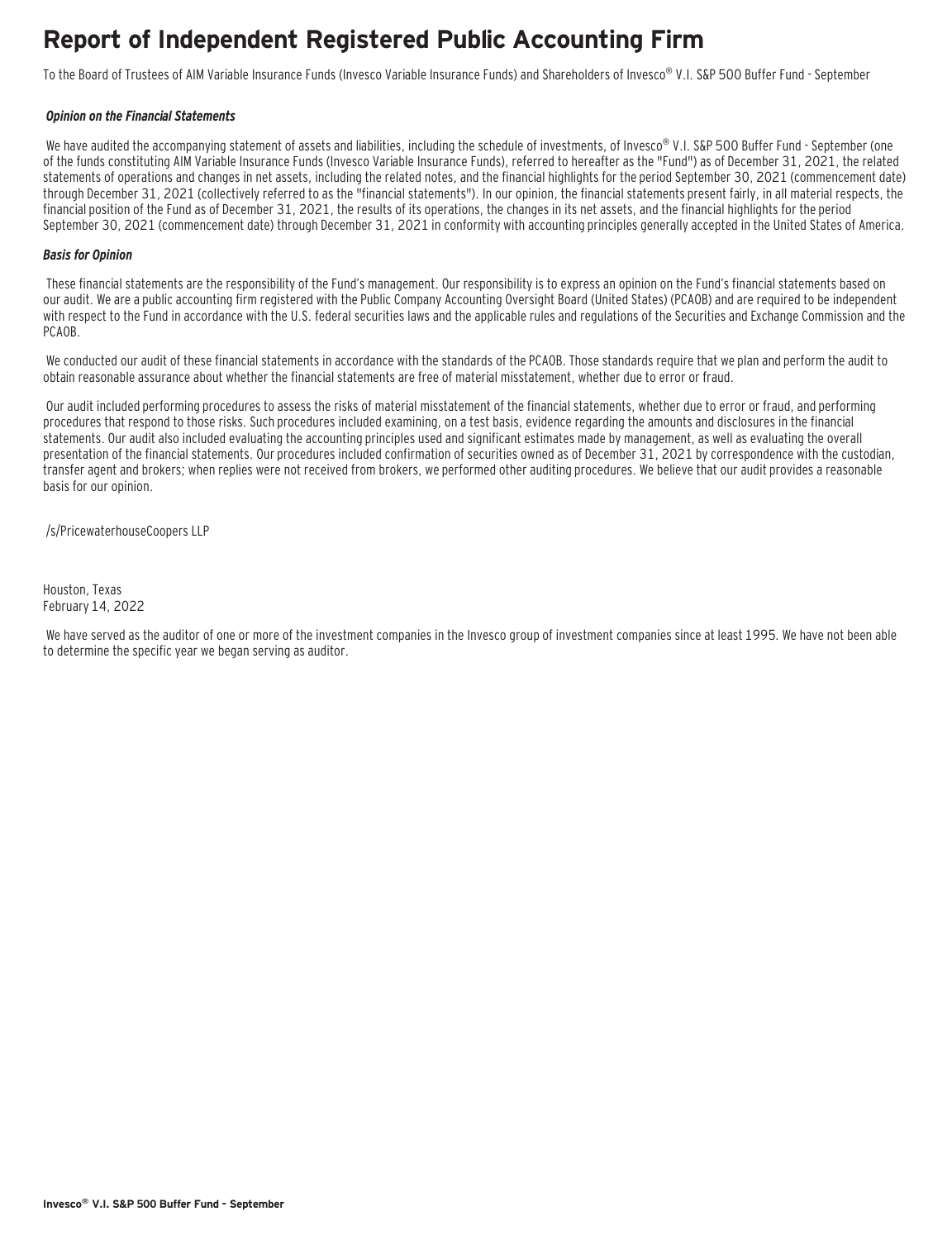# **Calculating your ongoing Fund expenses**

### **Example**

As a shareholder of the Fund, you incur ongoing costs, including management fees; distribution and/or service fees (12b-1); and other Fund expenses. This example is intended to help you understand your ongoing costs (in dollars) of investing in the Fund and to compare these costs with ongoing costs of investing in other mutual funds. The example is based on an investment of \$1,000 invested at the beginning of the period and held for the entire period September 30, 2021 (commencement date) through December 31, 2021.

The actual and hypothetical expenses in the examples below do not represent the effect of any fees or other expenses assessed in connection with a variable product; if they did, the expenses shown would be higher while the ending account values shown would be lower.

### **Actual expenses**

The table below provides information about actual account values and actual expenses. You may use the information in this table, together with the amount you invested, to estimate the expenses that you paid over the period. Simply divide your account value by \$1,000 (for example, an \$8,600 account value divided by \$1,000 = 8.6), then multiply the result by the number in the table under the heading entitled "Actual Expenses Paid During Period" to estimate the expenses you paid on your account during this period (September 30, 2021 (commencement date) through December 31, 2021). Because the actual ending account value and expense information in the example is not based upon a six month period, the ending account value and expense information may not provide a meaningful comparison to mutual funds that provide such information for a full six month period.

### **Hypothetical example for comparison purposes**

The table below also provides information about hypothetical account values and hypothetical expenses based on the Fund's actual expense ratio and an assumed rate of return of 5% per year before expenses, which is not the Fund's actual return.

The hypothetical account values and expenses may not be used to estimate the actual ending account balance or expenses you paid for the period. You may use this information to compare the ongoing costs of investing in the Fund and other funds. To do so, compare this 5% hypothetical example with the 5% hypothetical examples that appear in the shareholder reports of the other funds.

Please note that the expenses shown in the table are meant to highlight your ongoing costs. Therefore, the hypothetical information is useful in comparing ongoing costs, and will not help you determine the relative total costs of owning different funds.

|           |                                                        | <b>HYPOTHETICAL</b><br>(5% annual return before<br><b>ACTUAL</b><br>expenses) |                                                              |                                                     |                                                              |                                              |
|-----------|--------------------------------------------------------|-------------------------------------------------------------------------------|--------------------------------------------------------------|-----------------------------------------------------|--------------------------------------------------------------|----------------------------------------------|
|           | <b>Beginning</b><br><b>Account Value</b><br>(07/01/21) | <b>Endina</b><br><b>Account Value</b><br>$(12/31/21)^1$                       | <b>Expenses</b><br><b>Paid During</b><br>Period <sup>2</sup> | <b>Endina</b><br><b>Account Value</b><br>(12/31/21) | <b>Expenses</b><br><b>Paid During</b><br>Period <sup>3</sup> | <b>Annualized</b><br><b>Expense</b><br>Ratio |
| Series I  | \$1,000.00                                             | \$1,058.40                                                                    | \$1.84                                                       | \$1,021.68                                          | \$3.57                                                       | 0.70%                                        |
| Series II | 1,000.00                                               | 1.058.40                                                                      | 2.49                                                         | 1,020.42                                            | 4.84                                                         | 0.95                                         |

The actual ending account value is based on the actual total return of the Fund for the period September 30, 2021 (commencement date) through December 31, 2021, after actual expenses and will differ from the hypothetical e

Actual expenses are equal to the Fund's annualized expense ratio as indicated above multiplied by the average account value over the period, multiplied by 93 (as of close of business September 30, 2021 (commencement date) through December 31, 2021)/365. Because the Fund has not been in existence for a full six month period, the actual ending account value and expense information shown may not provide a meaningful comparison to fund expense information of classes that show such data for a full six month period and, because the actual ending account value and expense information in the expense example covers a short time period, return and expense data may not be indicative of return and expense data for longer

time periods.<br>Hypothetical expenses are equal to the annualized expense ratio indicated above multiplied by the average account value over the period, multiplied by 184/365 to reflect a one-half year period. The hypothetical ending account value and expenses may be used to compare ongoing costs of investing in the Fund and other funds because such data is based on a full six month period.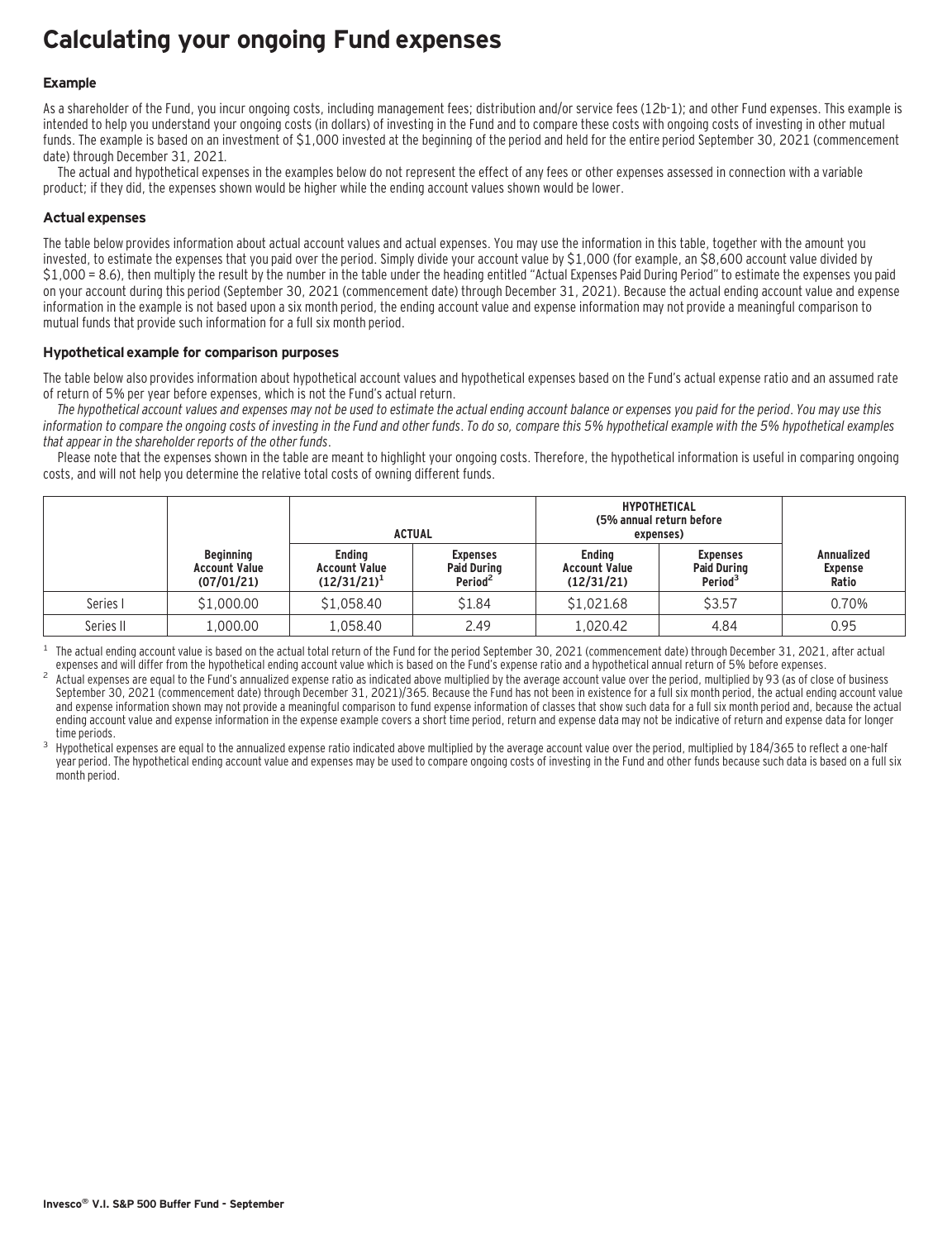### **Approval of Investment Advisory and Sub-Advisory Contracts**

#### **Invesco V.I. S&P 500 Defined Outcome Funds and Invesco V.I. Nasdaq 100 Defined Outcome Fund (collectively, the Funds)**

At a meeting held on August 2, 2021, the Board of Trustees (the Board or the Trustees) of AIM Variable Insurance Funds (Invesco Variable Insurance Funds) as a whole, and the independent Trustees, who comprise over 75% of the Board, voting separately, approved each Fund's Master Investment Advisory Agreement with Invesco Advisers, Inc. (Invesco Advisers and the investment advisory agreement) and the Master Intergroup Sub-Advisory Contract for Mutual Funds with Invesco Asset Management Deutschland GmbH, Invesco Asset Management Limited, Invesco Asset Management (Japan) Limited, Invesco Hong Kong Limited, Invesco Senior Secured Management, Inc. and Invesco Canada Ltd. and separate sub-advisory contracts with Invesco Capital Management LLC and Invesco Asset Management (India) Private Limited (collectively, the Affiliated Sub-Advisers and the sub-advisory contracts), effective September 30, 2021.

The Board noted that it had previously approved establishing each Fund at a Board meeting held on June 10, 2021.

In doing so, the Board followed a process similar to the process that it follows in annually reviewing and approving investment advisory agreements and sub-advisory contracts for the series portfolios of registered investment companies advised by Invesco Advisers (the Invesco Funds) and considered the information provided in the most recent annual review process, as well as the information provided with respect to the Funds. After evaluating the factors discussed below, among others, the Board: (i) approved the investment advisory agreement and the sub-advisory contracts for each Fund and determined that the compensation payable thereunder by the Fund to Invesco Advisers and by Invesco Advisers to the Affiliated Sub-Advisers is fair and reasonable and (ii) approved submission of the agreements to the initial shareholder of each Fund.

#### **The Board's Evaluation Process**

The Board's Investments Committee has established Sub-Committees, which meet throughout the year to review the performance of the Invesco Funds. The Funds will be assigned to one of the Sub-Committees. The Sub-Committees meet regularly with portfolio managers for their assigned Invesco Funds and other members of management to review detailed information about investment performance and portfolio attributes of these funds.

In evaluating the fairness and reasonableness of compensation under each Fund's investment advisory agreement and sub-advisory contracts, the Board considered, among other things, the factors discussed below. The Board was assisted in its review by the Senior Officer, an officer of the Invesco Funds who reports directly to the independent Trustees, and by independent legal counsel. The discussion below serves as a summary of the material factors and related conclusions that formed the basis for the Board's approval of each Fund's investment advisory agreement and sub-advisory contracts. The Trustees' review and conclusions are based on the comprehensive consideration of all information presented to them and are not the result of any single determinative factor. Moreover, one Trustee may have weighed a particular piece of information or factor differently than another Trustee.

The discussion below is a summary of the material factors and related conclusions that formed the basis for the Board's approval of each Fund's investment advisory agreement and sub-advisory contracts. This information is current as of August 2, 2021.

### **Factors and Conclusions and Summary of Independent Written Fee Evaluation**

*A. Nature, Extent and Quality of Services Provided by Invesco Advisers and the Affiliated Sub-Advisers*

The Board reviewed the nature, extent and quality of the advisory services to be provided to each Fund by Invesco Advisers under the Fund's investment advisory agreement, and the credentials and experience of the officers and employees of Invesco Advisers who will provide these services, including the Fund's portfolio managers. The Board's review included consideration of Invesco Advisers' investment process oversight and structure, investment risk management and research capabilities. The Board also considered non-advisory services that Invesco Advisers and its affiliates provide to the Invesco Funds and will provide to each Fund, such as various back office support functions, third party service provider oversight, internal audit, valuation, portfolio trading and legal and compliance. The Board also received and reviewed information about Invesco Advisers' role as administrator of the Invesco Funds' liquidity risk management program. The Board reviewed and considered the benefits to shareholders of investing in a Fund that is part of the Invesco family of funds under the umbrella of Invesco Ltd., Invesco Advisers' parent company, and noted Invesco Ltd.'s depth and experience in conducting an investment management business, as well as its commitment of financial and other resources to such business. The Board concluded that the nature, extent and quality of the services to be provided to each Fund by Invesco Advisers are appropriate and satisfactory.

The Board reviewed the services that may be provided to each Fund by the Affiliated Sub-Advisers under the sub-advisory contracts and the credentials and experience of the officers and employees of the Affiliated Sub-Advisers who provide these services. The Board noted the Affiliated Sub-Advisers' expertise with respect to certain asset classes and that the Affiliated Sub-Advisers have offices and personnel that are located in financial centers around the world. As a result, the Board noted that the Affiliated Sub-Advisers can provide research and investment analysis on the markets and economies of various countries in which each Fund may invest, make recommendations regarding securities and assist with security trades. In particular, the Board noted that Invesco Asset Management Limited will assist Invesco Advisers with each Fund's day-to-day portfolio management. The Board concluded that the sub-advisory contracts will benefit each Fund and its shareholders by permitting Invesco Advisers to use the resources and talents of the Affiliated Sub-Advisers in managing the Fund. The Board concluded that the nature, extent and quality of the services that may be provided by the Affiliated Sub-Advisers are appropriate and satisfactory.

*B. Fund Investment Performance*

The Board did not consider the performance of any Fund because the Funds are new and have no performance history. The Board did review performance expectations for each Fund as well as information provided regarding the experience of the portfolio managers in managing products with derivatives-based strategies. The Board noted that Invesco Asset Management Limited, an Affiliated Sub-Adviser, will assist Invesco Advisers with each Fund's day-to-day portfolio management.

*C. Advisory and Sub-Advisory Fees and Fund Expenses*

The Board considered the proposed advisory fee schedule of each Fund and the proposed fee waivers and expense limitations. The Board also considered the services that may be provided by the Affiliated Sub-Advisers pursuant to the sub-advisory contracts and the services to be provided by Invesco Advisers pursuant to each Fund's investment advisory agreement, as well as the allocation of fees between Invesco Advisers and the Affiliated Sub-Advisers pursuant to the sub-advisory contracts. The Board noted that the sub-advisory fees are not paid directly by each Fund, but rather, are payable by Invesco Advisers to the Affiliated Sub-Advisers (as applicable).

The Board also considered comparative advisory fee data provided by Invesco Advisers with respect to comparable registered funds managed by other advisers. The Board noted that Invesco Advisers currently does not manage other mutual funds with investment strategies similar to those of the Funds. The Board noted that each Fund's advisory fee is below the Morningstar "Options Trading" category median and average, and less than the advisory fees associated with other VIT "defined outcome" funds. The Board also considered comparative information regarding each Fund's total expense ratio and its various components.

The Board noted that Invesco Advisers will contractually agree to waive fees and/or limit expenses of each Fund through at least April 30, 2023 (or, for the two "June" vintages of the Funds, through at least June 30, 2023) in an amount necessary to limit total annual operating expenses to a specified percentage of average daily net assets of Series I and Series II shares of the Fund. The Board noted that Invesco Advisers will contractually agree to waive advisory fees of each Fund relating to certain investments by the Fund in affiliated money market funds through June 30, 2023.

The Board also considered the services that may be provided by the Affiliated Sub-Advisers pursuant to the sub-advisory contracts, as well as the fees payable by Invesco Advisers to the Affiliated Sub-Advisers pursuant to the sub-advisory contracts (as applicable). The Board noted that Invesco Advisers retains overall responsibility for, and provides services to, sub-advised Invesco Funds, including oversight of the Affiliated Sub-Advisers as well as the additional services described herein.

*D. Economies of Scale and Breakpoints* The Board considered the extent to which there may be economies of scale in the provision of advisory services to each Fund. The Board also considered that each Fund may benefit from economies of scale through contractual breakpoints in the Fund's advisory fee schedule, which generally operate to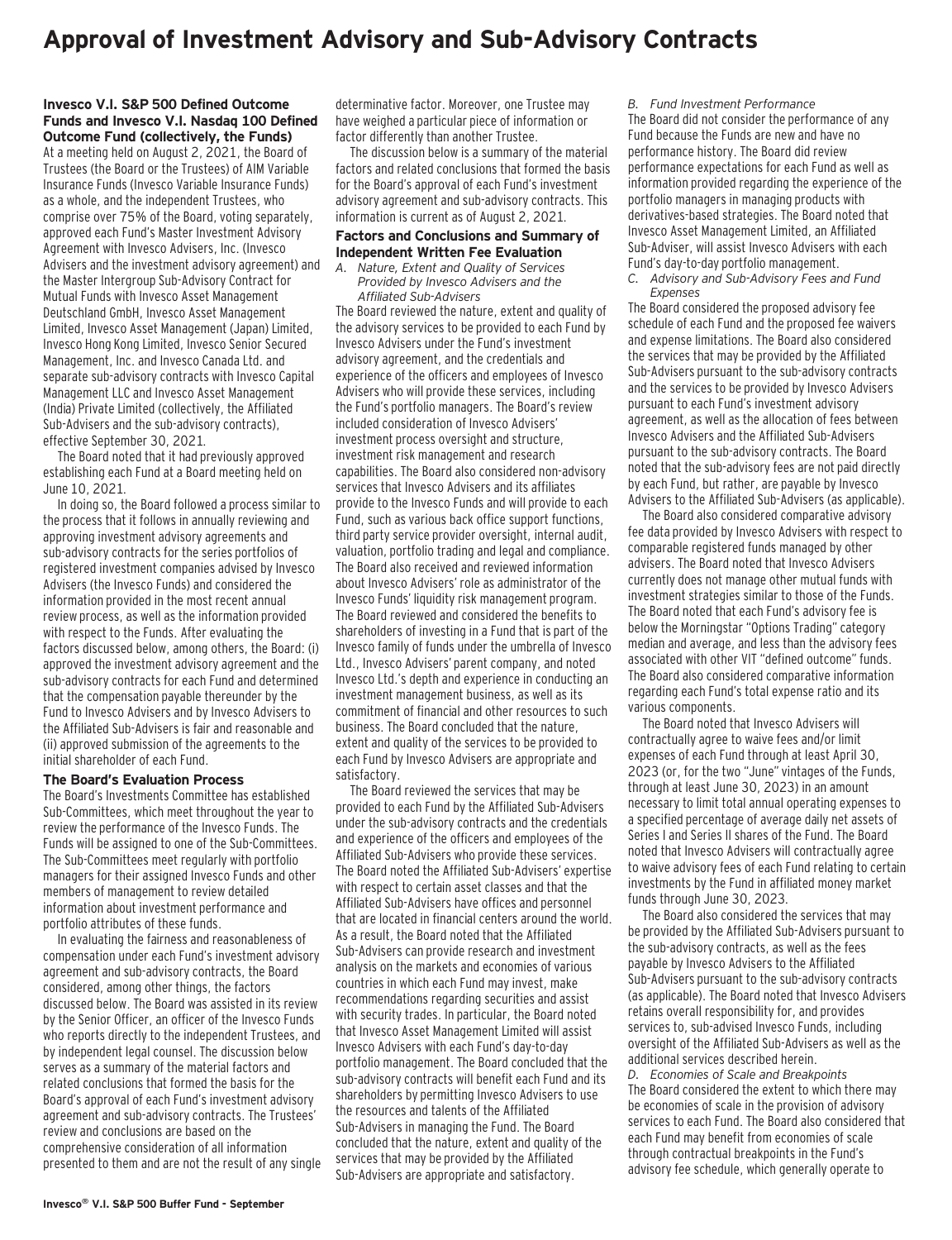reduce the Fund's expense ratio as it grows in size. The Board noted that each Fund will share directly in economies of scale through lower fees charged by third party service providers based on the combined size of the Invesco Funds. The Board noted that each Fund may also benefit from economies of scale through initial fee setting, fee waivers and expense reimbursements. The Board also considered Invesco's reinvestment in its business, including investments in business infrastructure, technology and cybersecurity.

*E. Profitability and Financial Resources* The Board reviewed information from Invesco Advisers concerning the costs of the advisory and other services that Invesco Advisers and its affiliates will provide to each Fund and the Invesco Funds and the profitability of Invesco Advisers and its affiliates in providing these services in the aggregate and on an individual fund-by-fund basis. The Board considered the methodology used for calculating profitability and noted the periodic review and enhancement of such methodology. The Board noted that Invesco Advisers will continue to operate at a net profit from services Invesco Advisers and its affiliates provide to the Invesco Funds in the aggregate and to certain funds on an individual fund level. The Board did not deem the level of profits realized by Invesco Advisers and its affiliates from providing such services to be excessive given the nature, extent and quality of the services provided. The Board received information from Invesco Advisers demonstrating that Invesco Advisers and the Affiliated Sub-Advisers are financially sound and have the resources necessary to perform their obligations under each Fund's investment advisory agreement and sub-advisory contracts.

*F. Collateral Benefits to Invesco Advisers and its Affiliates*

The Board considered various other benefits to be received by Invesco Advisers and its affiliates from the relationship with each Fund, including the fees to be received for providing administrative, transfer agency and distribution services to the Fund. The Board considered the performance of Invesco Advisers and its affiliates in providing these services and the organizational structure employed to provide these services. The Board also considered that these services will be provided to each Fund pursuant to written contracts that are reviewed and approved on an annual basis by the Board; and that the services are required for the operation of each Fund.

The Board considered the benefits realized by Invesco Advisers and the Affiliated Sub-Advisers as a result of portfolio brokerage transactions executed through "soft dollar" arrangements. The Board noted that soft dollar arrangements may result in each Fund bearing costs to purchase research or brokerage services that may be used by Invesco Advisers or the Affiliated Sub-Advisers with other clients and may reduce Invesco Advisers' or the Affiliated Sub-Advisers' expenses. The Board also considered that it will receive periodic reports from Invesco Advisers representing that these arrangements are consistent with regulatory requirements. The Board did not deem the soft dollar arrangements to be inappropriate.

The Board considered that each Fund's uninvested cash and cash collateral from any securities lending arrangements may be invested in registered money market funds or, with regard to securities lending cash collateral, unregistered funds that comply with Rule 2a-7 under the Investment Company Act of

1940, as amended (collectively referred to as "affiliated money market funds"), advised by Invesco Advisers pursuant to procedures approved by the Board. The Board noted that Invesco Advisers receives advisory fees from these affiliated money market funds attributable to such investments, although Invesco Advisers has contractually agreed to waive through varying periods the advisory fees payable by the Invesco Funds with respect to certain investments in the affiliated money market funds. The waiver is in an amount equal to 100% of the net advisory fee Invesco Advisers receives from the affiliated money market funds with respect to each Fund's investment in the affiliated money market funds of uninvested cash, but not cash collateral. The Board concluded that the amount of advisory fees to be received by Invesco Advisers from each Fund's investment of cash collateral from any securities lending arrangements in the affiliated money market funds is fair and reasonable.

The Board also considered that an affiliated broker may receive commissions for executing certain trades for each Fund. Invesco Advisers and the Affiliated Sub-Advisers may use the affiliated broker to, among other things, control order routing and minimize information leakage, and the Board was advised that such trades are executed in compliance with rules under the federal securities laws and consistent with best execution obligations.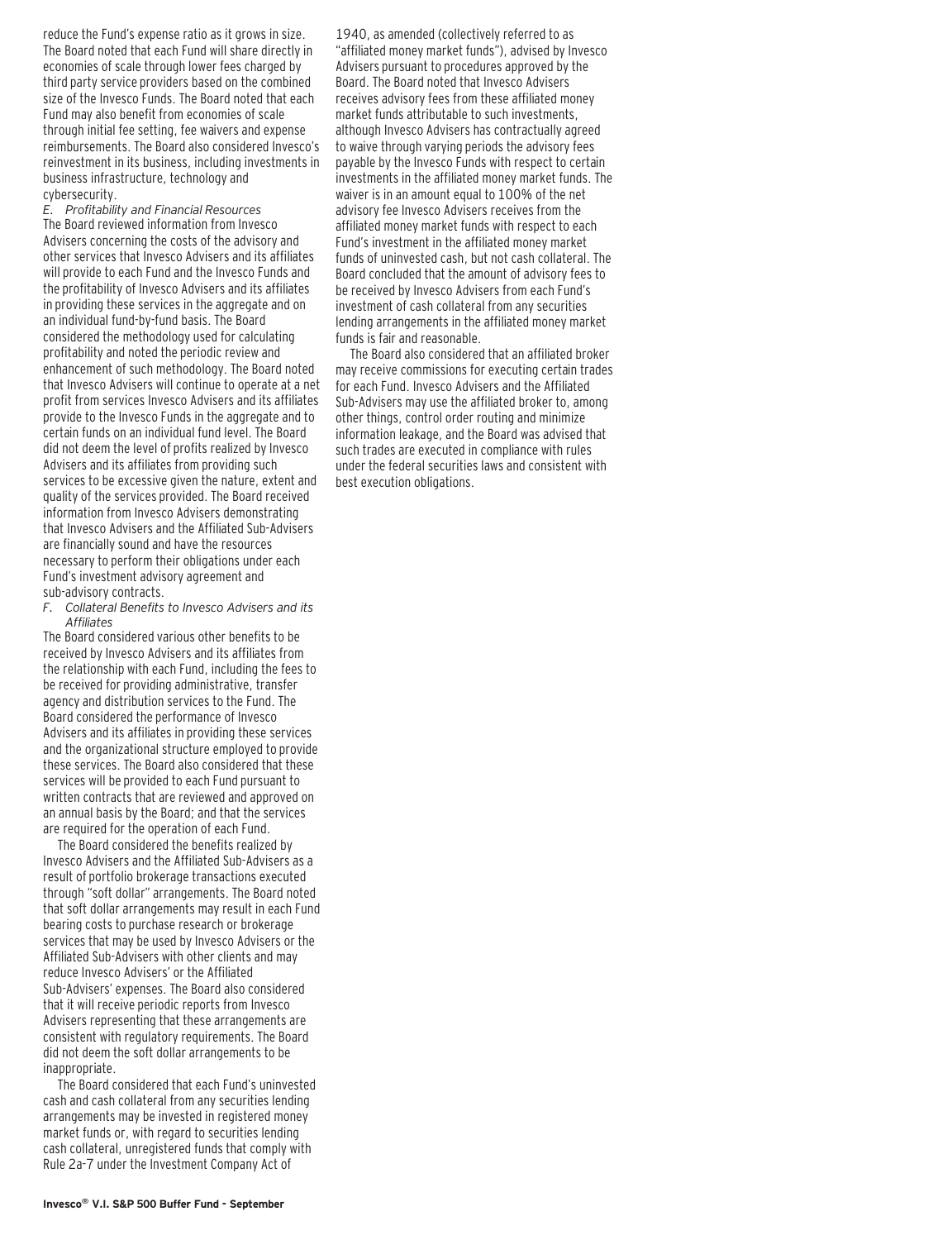# **Tax Information**

Form 1099-DIV, Form 1042-S and other year–end tax information provide shareholders with actual calendar year amounts that should be included in their tax returns. Shareholders should consult their tax advisers.

The following distribution information is being provided as required by the Internal Revenue Code or to meet a specific state's requirement.

The Fund designates the following amounts or, if subsequently determined to be different, the maximum amount allowable for the period September 30, 2021 (commencement date) through December 31, 2021:

### **Federal and State Income Tax**

| Long-Term Capital Gain Distributions<br>Qualified Dividend Income*<br>Corporate Dividends Received Deduction* |          |
|---------------------------------------------------------------------------------------------------------------|----------|
|                                                                                                               | \$66,020 |
|                                                                                                               | $0.00\%$ |
| U.S. Treasury Obligations*<br>Qualified Business Income*<br>Business Interest Income*                         | $0.00\%$ |
|                                                                                                               | $0.00\%$ |
|                                                                                                               | $0.00\%$ |
|                                                                                                               | 0.00%    |

\* The above percentages are based on ordinary income dividends paid to shareholders during the Fund's fiscal year.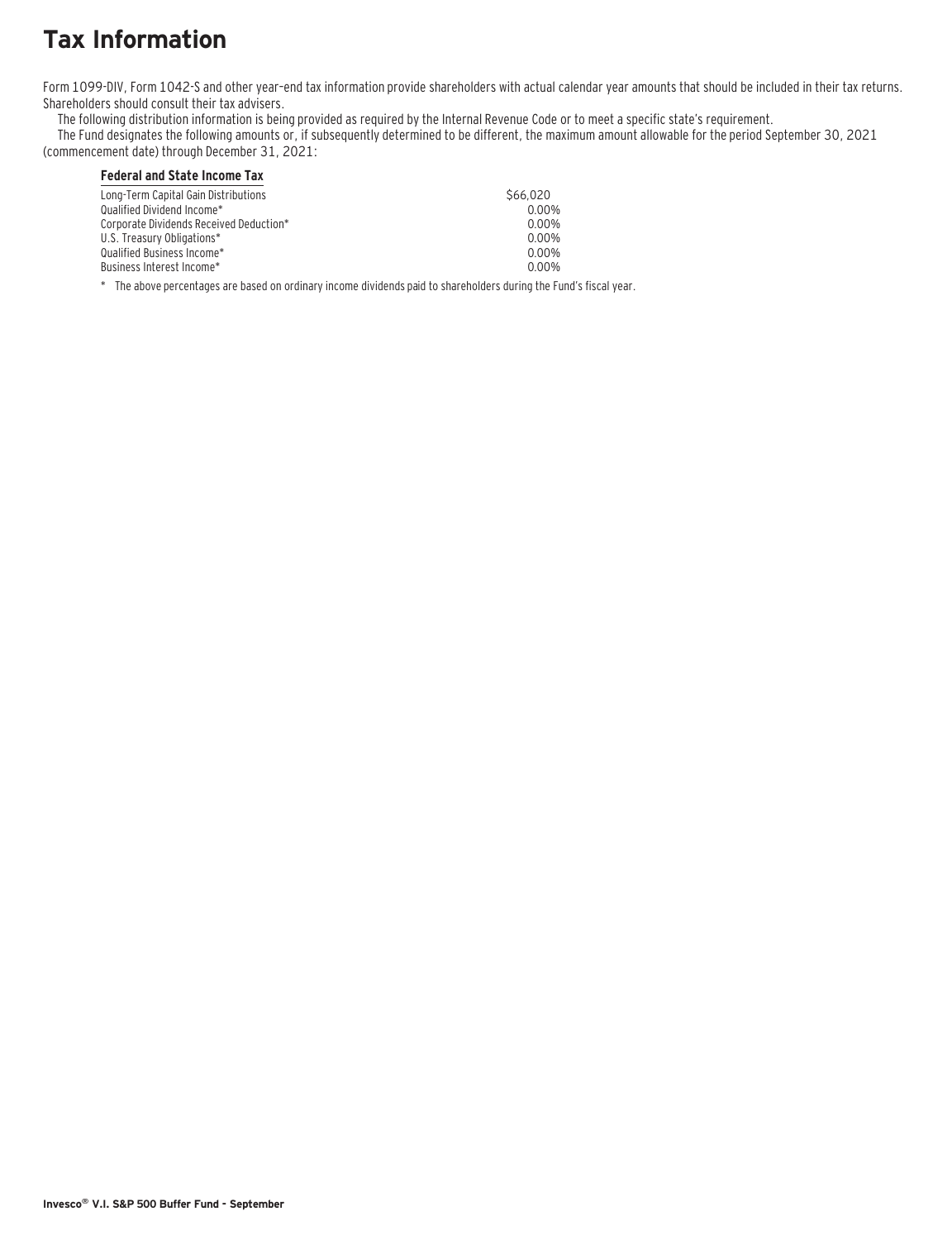# **Trustees and Officers**

The address of each trustee and officer is AIM Variable Insurance Funds (Invesco Variable Insurance Funds) (the "Trust"), 11 Greenway Plaza, Suite 1000, Houston, Texas 77046-1173. The trustees serve for the life of the Trust, subject to their earlier death, incapacitation, resignation, retirement or removal as more specifically provided in the Trust's organizational documents. Each officer serves for a one year term or until their successors are elected and qualified. Column two below includes length of time served with predecessor entities, if any.

| Name, Year of Birth and<br>Position(s)<br><b>Held with the Trust</b> | Trustee<br>and/or<br><b>Officer</b><br>Since | <b>Principal Occupation(s)</b><br><b>During Past 5 Years</b>                                                                                                                                                                                                                                                                                                                                                                                                                                                                                                                                                                                                                                                                                                                                                                                                                                                                                                                                                                                                                                                                                                                                             | Number of<br><b>Funds in</b><br><b>Fund Complex</b><br>Overseen by<br>Trustee | <b>Other</b><br>Directorship(s)<br><b>Held by Trustee</b><br><b>During Past 5</b><br>Years |
|----------------------------------------------------------------------|----------------------------------------------|----------------------------------------------------------------------------------------------------------------------------------------------------------------------------------------------------------------------------------------------------------------------------------------------------------------------------------------------------------------------------------------------------------------------------------------------------------------------------------------------------------------------------------------------------------------------------------------------------------------------------------------------------------------------------------------------------------------------------------------------------------------------------------------------------------------------------------------------------------------------------------------------------------------------------------------------------------------------------------------------------------------------------------------------------------------------------------------------------------------------------------------------------------------------------------------------------------|-------------------------------------------------------------------------------|--------------------------------------------------------------------------------------------|
| <b>Interested Trustee</b>                                            |                                              |                                                                                                                                                                                                                                                                                                                                                                                                                                                                                                                                                                                                                                                                                                                                                                                                                                                                                                                                                                                                                                                                                                                                                                                                          |                                                                               |                                                                                            |
| Martin L. Flanagan $1$ – 1960<br>Trustee and Vice Chair              | 2007                                         | Executive Director, Chief Executive Officer and President, Invesco Ltd.<br>(ultimate parent of Invesco and a global investment management firm);<br>Trustee and Vice Chair, The Invesco Funds; Vice Chair, Investment Company<br>Institute; and Member of Executive Board, SMU Cox School of Business<br>Formerly: Advisor to the Board, Invesco Advisers, Inc. (formerly known as<br>Invesco Institutional (N.A.), Inc.): Chairman and Chief Executive Officer.<br>Invesco Advisers, Inc. (registered investment adviser); Director, Chairman,<br>Chief Executive Officer and President, Invesco Holding Company (US), Inc.<br>(formerly IVZ Inc.) (holding company), Invesco Group Services, Inc. (service<br>provider) and Invesco North American Holdings, Inc. (holding company);<br>Director, Chief Executive Officer and President, Invesco Holding Company<br>Limited (parent of Invesco and a global investment management firm);<br>Director, Invesco Ltd.; Chairman, Investment Company Institute and President,<br>Co-Chief Executive Officer, Co-President, Chief Operating Officer and Chief<br>Financial Officer, Franklin Resources, Inc. (global investment management<br>organization) | 186                                                                           | None                                                                                       |

 $1$  Mr. Flanagan is considered an interested person (within the meaning of Section 2(a)(19) of the 1940 Act) of the Trust because he is an officer of the Adviser to the Trust, and an officer and a director of Invesco Ltd., ultimate parent of the Adviser.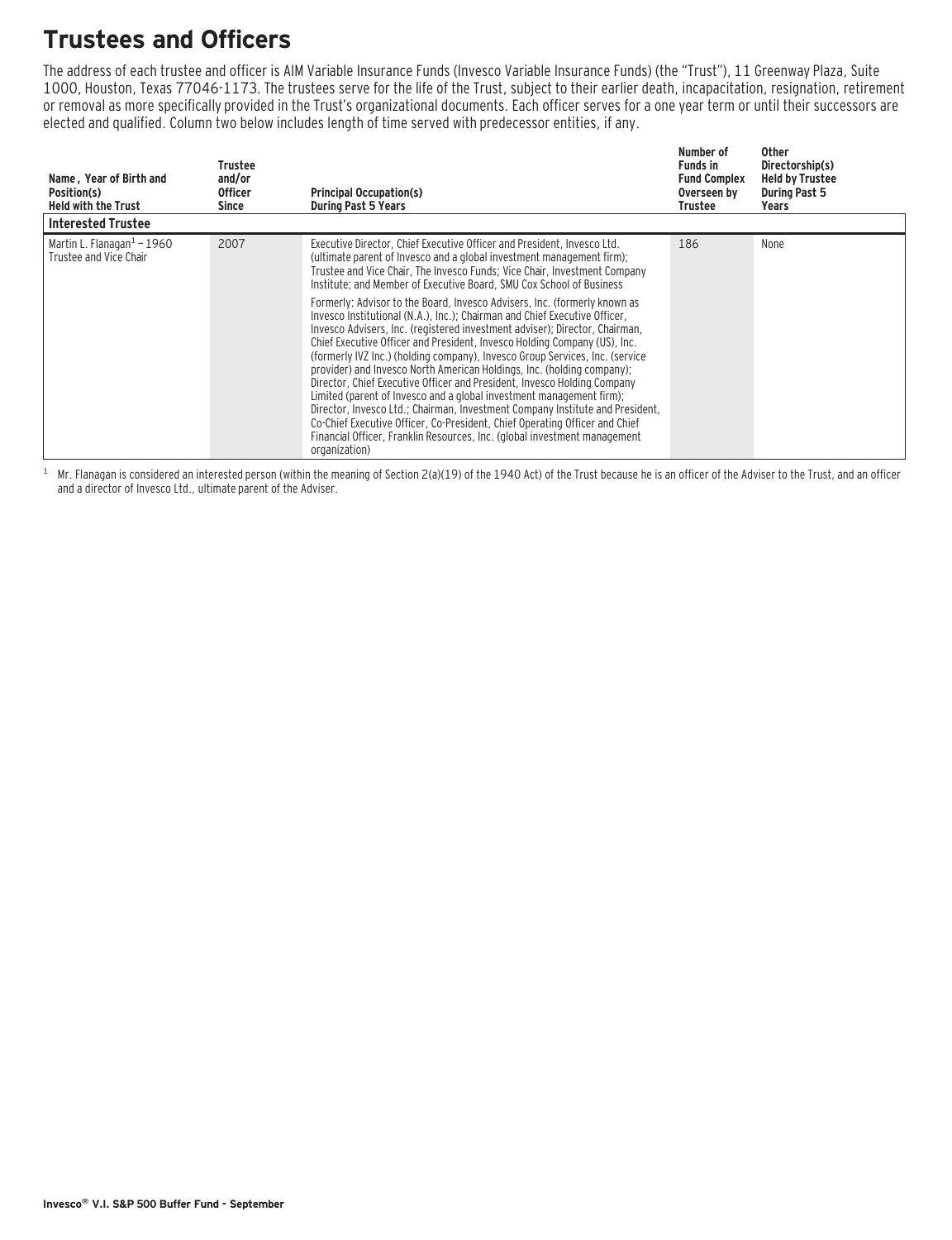| Name, Year of Birth and<br>Position(s)<br><b>Held with the Trust</b><br><b>Independent Trustees</b> | <b>Trustee</b><br>and/or<br><b>Officer</b><br><b>Since</b> | <b>Principal Occupation(s)</b><br><b>During Past 5 Years</b>                                                                                                                                                                                                                                                                                                                                                                                                                                                                                                                                                                                                                                                                                                                        | Number of<br><b>Funds</b><br>in<br><b>Fund Complex</b><br>Overseen by<br><b>Trustee</b> | <b>Other</b><br>Directorship(s)<br><b>Held by Trustee</b><br><b>During Past 5</b><br>Years                                                                                                                                                                                                                                                                                                                   |
|-----------------------------------------------------------------------------------------------------|------------------------------------------------------------|-------------------------------------------------------------------------------------------------------------------------------------------------------------------------------------------------------------------------------------------------------------------------------------------------------------------------------------------------------------------------------------------------------------------------------------------------------------------------------------------------------------------------------------------------------------------------------------------------------------------------------------------------------------------------------------------------------------------------------------------------------------------------------------|-----------------------------------------------------------------------------------------|--------------------------------------------------------------------------------------------------------------------------------------------------------------------------------------------------------------------------------------------------------------------------------------------------------------------------------------------------------------------------------------------------------------|
| Christopher L. Wilson - 1957<br>Trustee and Chair                                                   | 2017                                                       | Retired<br>Formerly: Director, TD Asset Management USA Inc. (mutual fund complex) (22<br>portfolios); Managing Partner, CT2, LLC (investing and consulting firm);<br>President/Chief Executive Officer, Columbia Funds, Bank of America<br>Corporation; President/Chief Executive Officer, CDC IXIS Asset Management<br>Services, Inc.; Principal & Director of Operations, Scudder Funds, Scudder,<br>Stevens & Clark, Inc.; Assistant Vice President, Fidelity Investments                                                                                                                                                                                                                                                                                                        | 186                                                                                     | Director, ISO New England, Inc.<br>(non-profit organization<br>managing regional electricity<br>market)<br>Formerly: enaible, Inc.<br>(artificial intelligence<br>technology)                                                                                                                                                                                                                                |
| Beth Ann Brown - 1968<br>Trustee                                                                    | 2019                                                       | Independent Consultant<br>Formerly: Head of Intermediary Distribution, Managing Director, Strategic<br>Relations, Managing Director, Head of National Accounts, Senior Vice<br>President, National Account Manager and Senior Vice President, Key Account<br>Manager, Columbia Management Investment Advisers LLC; Vice President, Key<br>Account Manager, Liberty Funds Distributor, Inc.; and Trustee of certain<br>Oppenheimer Funds                                                                                                                                                                                                                                                                                                                                             | 186                                                                                     | Director, Board of Directors of<br>Caron Engineering Inc.;<br>Advisor, Board of Advisors of<br>Caron Engineering Inc.;<br>President and Director,<br>Acton Shapleigh Youth<br><b>Conservation Corps</b><br>(non-profit); and<br>President and Director of<br><b>Grahamtastic Connection</b><br>(non-profit)                                                                                                  |
| Cynthia Hostetler-1962<br>Trustee                                                                   | 2017                                                       | Non-Executive Director and Trustee of a number of public and private business<br>corporations<br>Formerly: Director, Aberdeen Investment Funds (4 portfolios); Director, Artio<br>Global Investment LLC (mutual fund complex); Director, Edgen Group, Inc.<br>(specialized energy and infrastructure products distributor); Director, Genesee<br>& Wyoming, Inc. (railroads); Head of Investment Funds and Private Equity,<br>Overseas Private Investment Corporation; President, First Manhattan<br>Bancorporation, Inc.; Attorney, Simpson Thacher & Bartlett LLP                                                                                                                                                                                                                 | 186                                                                                     | Resideo Technologies, Inc.<br>(smart home technology);<br>Vulcan Materials Company<br>(construction materials)<br>company); Trilinc Global<br>Impact Fund; Textainer Group<br>Holdings, (shipping container<br>leasing company); Investment<br>Company Institute<br>(professional<br>organization); Independent<br>Directors Council<br>(professional organization)<br>Eisenhower Foundation<br>(non-profit) |
| Eli Jones - 1961<br>Trustee                                                                         | 2016                                                       | Professor and Dean Emeritus, Mays Business School - Texas A&M University<br>Formerly: Dean of Mays Business School-Texas A&M University; Professor and<br>Dean, Walton College of Business, University of Arkansas and E.J. Ourso<br>College of Business, Louisiana State University; Director, Arvest Bank                                                                                                                                                                                                                                                                                                                                                                                                                                                                         | 186                                                                                     | Insperity, Inc.<br>(formerly known)<br>as Administaff)<br>(human resources<br>provider): First Financial<br>Bancorp (regional bank)                                                                                                                                                                                                                                                                          |
| Elizabeth Krentzman - 1959<br>Trustee                                                               | 2019                                                       | Formerly: Principal and Chief Regulatory Advisor for Asset Management<br>Services and U.S. Mutual Fund Leader of Deloitte & Touche LLP: General<br>Counsel of the Investment Company Institute (trade association); National<br>Director of the Investment Management Regulatory Consulting Practice,<br>Principal, Director and Senior Manager of Deloitte & Touche LLP; Assistant<br>Director of the Division of Investment Management - Office of Disclosure and<br>Investment Adviser Regulation of the U.S. Securities and Exchange<br>Commission and various positions with the Division of Investment Management<br>- Office of Regulatory Policy of the U.S. Securities and Exchange Commission;<br>Associate at Ropes & Gray LLP; and Trustee of certain Oppenheimer Funds | 186                                                                                     | Trustee of the<br>University of<br><b>Florida National</b><br>Board Foundation;<br>Member of the Cartica<br>Funds Board of<br>Directors (private<br>investment funds)<br>Formerly: Member<br>of the University<br>of Florida Law Center<br>Association, Inc.<br>Board of Trustees,<br>Audit Committee and<br>Membership Committee                                                                            |
| Anthony J. LaCava, Jr. - 1956<br>Trustee                                                            | 2019                                                       | Formerly: Director and Member of the Audit Committee, Blue Hills Bank<br>(publicly traded financial institution) and Managing Partner, KPMG LLP                                                                                                                                                                                                                                                                                                                                                                                                                                                                                                                                                                                                                                     | 186                                                                                     | Blue Hills Bank; Chairman,<br>Bentley University;<br>Member, Business School<br><b>Advisory Council;</b><br>and Nominating<br>Committee, KPMG LLP                                                                                                                                                                                                                                                            |
| Prema Mathai-Davis - 1950<br>Trustee                                                                | 1998                                                       | Retired<br>Formerly: Co-Founder & Partner of Quantalytics Research, LLC, (a FinTech<br>Investment Research Platform for the Self-Directed Investor); Trustee of YWCA<br>Retirement Fund; CEO of YWCA of the USA; Board member of the NY<br>Metropolitan Transportation Authority; Commissioner of the NYC Department<br>of Aging; Board member of Johns Hopkins Bioethics Institute                                                                                                                                                                                                                                                                                                                                                                                                 | 186                                                                                     | None                                                                                                                                                                                                                                                                                                                                                                                                         |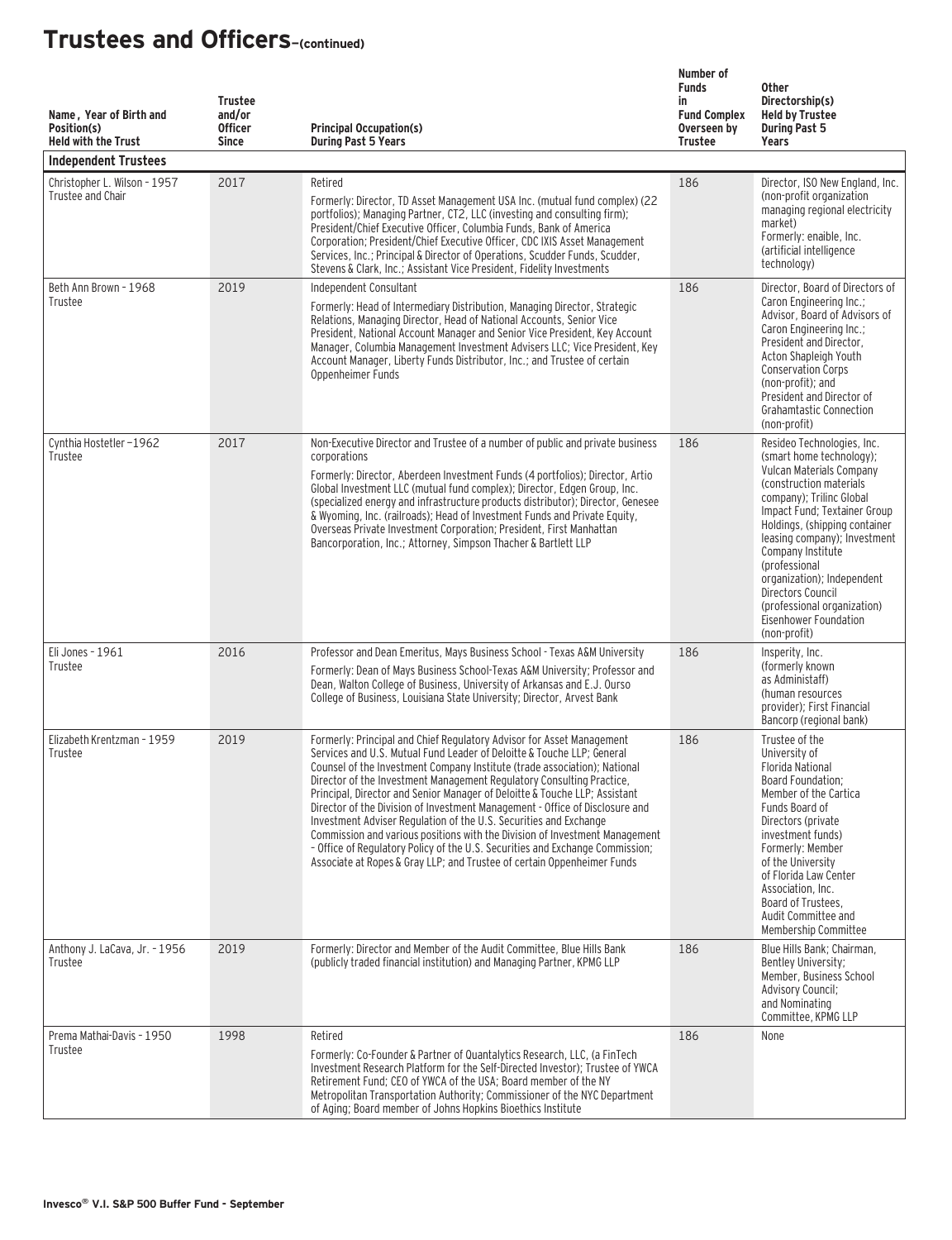| Name, Year of Birth and<br>Position(s)<br><b>Held with the Trust</b> | <b>Trustee</b><br>and/or<br><b>Officer</b><br><b>Since</b> | <b>Principal Occupation(s)</b><br><b>During Past 5 Years</b>                                                                                                                                                                                                                                                                                                                                                                                                                                                                                                                                                                                                                                                                                                                                                                    | Number of<br><b>Funds</b><br>in<br><b>Fund Complex</b><br>Overseen by<br><b>Trustee</b> | <b>Other</b><br>Directorship(s)<br><b>Held by Trustee</b><br><b>During Past 5</b><br>Years                                                                                                                                                                                                                                                                                                                                                                  |
|----------------------------------------------------------------------|------------------------------------------------------------|---------------------------------------------------------------------------------------------------------------------------------------------------------------------------------------------------------------------------------------------------------------------------------------------------------------------------------------------------------------------------------------------------------------------------------------------------------------------------------------------------------------------------------------------------------------------------------------------------------------------------------------------------------------------------------------------------------------------------------------------------------------------------------------------------------------------------------|-----------------------------------------------------------------------------------------|-------------------------------------------------------------------------------------------------------------------------------------------------------------------------------------------------------------------------------------------------------------------------------------------------------------------------------------------------------------------------------------------------------------------------------------------------------------|
| Independent Trustees-(continued)                                     |                                                            |                                                                                                                                                                                                                                                                                                                                                                                                                                                                                                                                                                                                                                                                                                                                                                                                                                 |                                                                                         |                                                                                                                                                                                                                                                                                                                                                                                                                                                             |
| Joel W. Motley - 1952<br>Trustee                                     | 2019                                                       | Director of Office of Finance, Federal Home Loan Bank System; Managing<br>Director of Carmona Motley Inc. (privately held financial advisor); Member of<br>the Council on Foreign Relations and its Finance and Budget Committee;<br>Chairman Emeritus of Board of Human Rights Watch and Member of its<br>Investment Committee; and Member of Investment Committee and Board of<br>Historic Hudson Valley (non-profit cultural organization)<br>Formerly: Managing Director of Public Capital Advisors, LLC (privately held<br>financial advisor); Managing Director of Carmona Motley Hoffman, Inc.<br>(privately held financial advisor); Trustee of certain Oppenheimer Funds;<br>Director of Columbia Equity Financial Corp. (privately held financial advisor);<br>and Member of the Vestry of Trinity Church Wall Street | 186                                                                                     | Member of Board of Trust<br>for Mutual Understanding<br>(non-profit promoting<br>the arts and environment);<br>Member of Board of Greenwall<br>Foundation (bioethics research<br>foundation) and its Investment<br>Committee; Member of Board<br>of Friends of the LRC<br>(non-profit legal advocacy);<br>Board Member and Investment<br>Committee Member of<br>Pulitzer Center for<br>Crisis Reporting<br>(non-profit journalism)                          |
| Teresa M. Ressel - 1962<br>Trustee                                   | 2017                                                       | Non-executive director and trustee of a number of public and private business<br>corporations<br>Formerly: Chief Executive Officer. UBS Securities LLC (investment banking):<br>Chief Operating Officer, UBS AG Americas (investment banking); Sr.<br>Management Team Olayan America, The Olayan Group (international<br>investor/commercial/industrial); Assistant Secretary for Management & Budget<br>and Designated Chief Financial Officer, U.S. Department of Treasury; Director,<br>Atlantic Power Corporation (power generation company) and ON<br>Semiconductor Corporation (semiconductor manufacturing)                                                                                                                                                                                                              | 186                                                                                     | Formerly: Elucida Oncology<br>(nanotechnology &<br>medical particles company)                                                                                                                                                                                                                                                                                                                                                                               |
| Ann Barnett Stern - 1957<br>Trustee                                  | 2017                                                       | President, Chief Executive Officer and Board Member, Houston Endowment.<br>Inc. a private philanthropic institution<br>Formerly: Executive Vice President, Texas Children's Hospital; Vice President,<br>General Counsel and Corporate Compliance Officer, Texas Children's Hospital;<br>Attorney at Beck, Redden and Secrest, LLP and Andrews and Kurth LLP                                                                                                                                                                                                                                                                                                                                                                                                                                                                    | 186                                                                                     | Director and Audit Committee<br>member of Federal Reserve<br>Bank of Dallas; Trustee and<br>Board Chair of Good Reason<br>Houston (nonprofit); Trustee,<br>Vice Chair, Chair of<br>Nomination/Governance<br>Committee, Chair of<br>Personnel Committee of<br>Holdsworth Center (nonprofit);<br>Trustee and Investment<br>Committee member of<br>University of Texas Law<br>School Foundation (nonprofit):<br>Board Member of Greater<br>Houston Partnership |
| Robert C. Troccoli - 1949<br>Trustee                                 | 2016                                                       | Retired<br>Formerly: Adjunct Professor, University of Denver - Daniels College of<br>Business; and Managing Partner, KPMG LLP                                                                                                                                                                                                                                                                                                                                                                                                                                                                                                                                                                                                                                                                                                   | 186                                                                                     | None                                                                                                                                                                                                                                                                                                                                                                                                                                                        |
| Daniel S. Vandivort -1954<br>Trustee                                 | 2019                                                       | President, Flyway Advisory Services LLC (consulting and property<br>management)                                                                                                                                                                                                                                                                                                                                                                                                                                                                                                                                                                                                                                                                                                                                                 | 186                                                                                     | Formerly: Trustee, Board of<br>Trustees, Treasurer and<br>Chairman of the Audit and<br>Finance Committee.<br>Huntington Disease Foundation<br>of America; Trustee and<br>Governance Chair,<br>of certain Oppenheimer Funds                                                                                                                                                                                                                                  |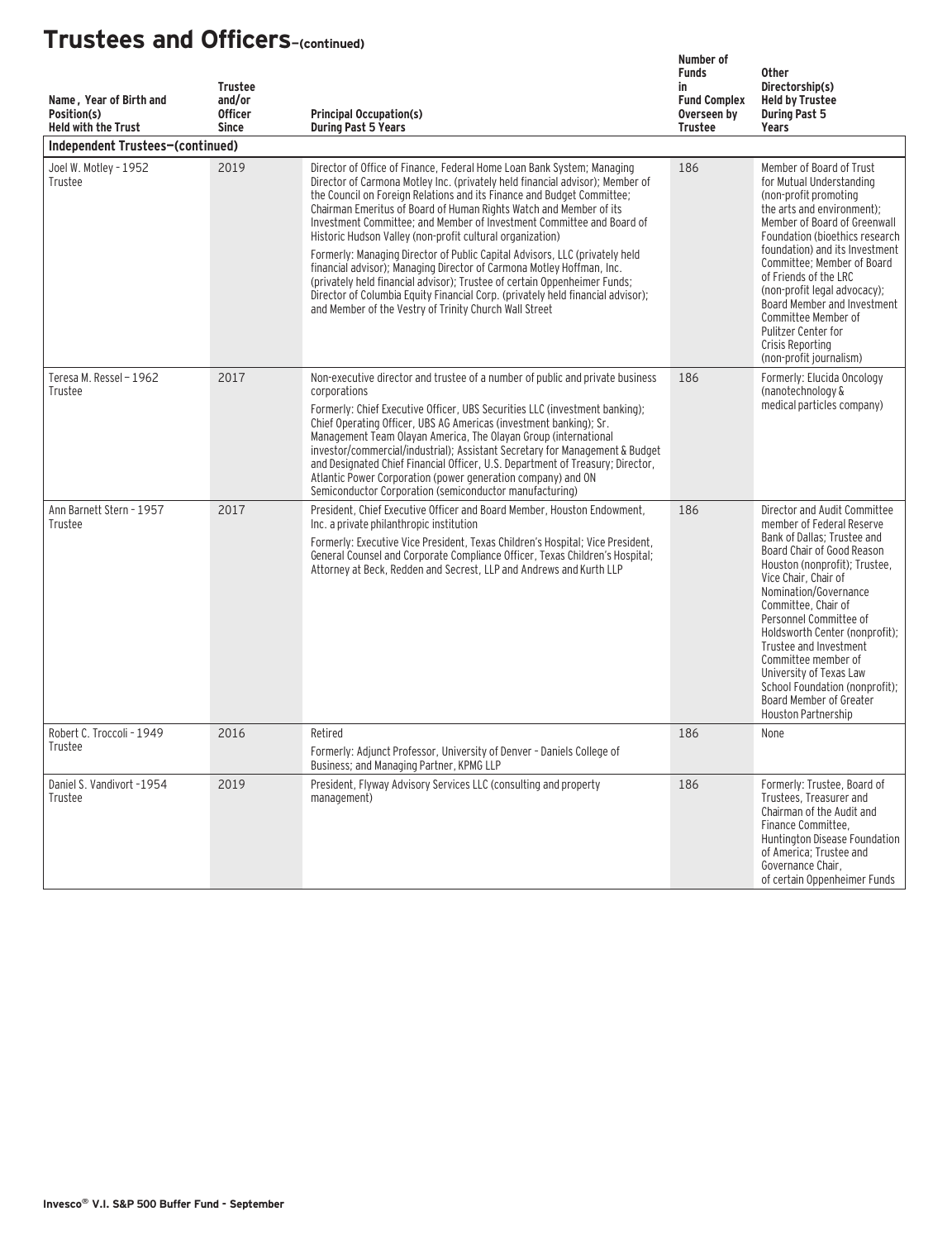| Name, Year of Birth and<br>Position(s)<br><b>Held with the Trust</b><br><b>Officers</b> | <b>Trustee</b><br>and/or<br><b>Officer</b><br><b>Since</b> | <b>Principal Occupation(s)</b><br><b>During Past 5 Years</b>                                                                                                                                                                                                                                                                                                                                                                                                                                                                                                                                                                                                                                                                                                                                                                                                                                                                                                                                                                                                                                                                                                                                                                                                                                                                                                                                                                                                                                                                                                                                                                 | Number of<br><b>Funds in</b><br><b>Fund Complex</b><br>Overseen by<br><b>Trustee</b> | Other<br>Directorship(s)<br><b>Held by Trustee</b><br><b>During Past 5</b><br><b>Years</b> |
|-----------------------------------------------------------------------------------------|------------------------------------------------------------|------------------------------------------------------------------------------------------------------------------------------------------------------------------------------------------------------------------------------------------------------------------------------------------------------------------------------------------------------------------------------------------------------------------------------------------------------------------------------------------------------------------------------------------------------------------------------------------------------------------------------------------------------------------------------------------------------------------------------------------------------------------------------------------------------------------------------------------------------------------------------------------------------------------------------------------------------------------------------------------------------------------------------------------------------------------------------------------------------------------------------------------------------------------------------------------------------------------------------------------------------------------------------------------------------------------------------------------------------------------------------------------------------------------------------------------------------------------------------------------------------------------------------------------------------------------------------------------------------------------------------|--------------------------------------------------------------------------------------|--------------------------------------------------------------------------------------------|
| Sheri Morris - 1964<br>President and Principal Executive<br><b>Officer</b>              | 1999                                                       | Head of Global Fund Services, Invesco Ltd.; President and Principal Executive<br>Officer, The Invesco Funds; Vice President, Invesco Exchange-Traded Fund<br>Trust, Invesco Exchange-Traded Fund Trust II, Invesco India Exchange-Traded<br>Fund Trust, Invesco Actively Managed Exchange-Traded Fund Trust, Invesco<br>Actively Managed Exchange-Traded Commodity Fund Trust and Invesco<br>Exchange-Traded Self-Indexed Fund Trust; and Vice President,<br>OppenheimerFunds, Inc.<br>Formerly: Vice President, Treasurer and Principal Financial Officer, The Invesco<br>Funds; Vice President, Invesco AIM Advisers, Inc., Invesco AIM Capital<br>Management, Inc. and Invesco AIM Private Asset Management, Inc.; Assistant<br>Vice President and Assistant Treasurer, The Invesco Funds; Vice President and<br>Assistant Vice President, Invesco Advisers, Inc.; Assistant Vice President,<br>Invesco AIM Capital Management, Inc. and Invesco AIM Private Asset<br>Management, Inc.; Treasurer, Invesco Exchange-Traded Fund Trust, Invesco<br>Exchange-Traded Fund Trust II, Invesco India Exchange-Traded Fund Trust and<br>Invesco Actively Managed Exchange-Traded Fund Trust and Senior Vice<br>President, Invesco Advisers, Inc. (formerly known as Invesco Institutional<br>(N.A.), Inc.) (registered investment adviser)                                                                                                                                                                                                                                                                                       | N/A                                                                                  | N/A                                                                                        |
| Jeffrey H. Kupor - 1968<br>Senior Vice President, Chief Legal<br>Officer and Secretary  | 2018                                                       | Head of Legal of the Americas, Invesco Ltd.; Senior Vice President and<br>Secretary, Invesco Advisers, Inc. (formerly known as Invesco Institutional<br>(N.A.), Inc.) (registered investment adviser); Senior Vice President and<br>Secretary, Invesco Distributors, Inc. (formerly known as Invesco AIM<br>Distributors, Inc.); Vice President and Secretary, Invesco Investment Services,<br>Inc. (formerly known as Invesco AIM Investment Services, Inc.) Senior Vice<br>President, Chief Legal Officer and Secretary, The Invesco Funds; Secretary and<br>General Counsel, Invesco Investment Advisers LLC (formerly known as Van<br>Kampen Asset Management); Secretary and General Counsel, Invesco Capital<br>Markets, Inc. (formerly known as Van Kampen Funds Inc.) and Chief Legal<br>Officer, Invesco Exchange-Traded Fund Trust, Invesco Exchange-Traded Fund<br>Trust II, Invesco India Exchange-Traded Fund Trust, Invesco Actively Managed<br>Exchange-Traded Fund Trust, Invesco Actively Managed Exchange-Traded<br>Commodity Fund Trust and Invesco Exchange-Traded Self-Indexed Fund Trust;;<br>Secretary and Vice President, Harbourview Asset Management Corporation;<br>Secretary and Vice President, OppenheimerFunds, Inc. and Invesco Managed<br>Accounts, LLC; Secretary and Senior Vice President, OFI Global Institutional,<br>Inc.; Secretary and Vice President, OFI SteelPath, Inc.; Secretary and Vice<br>President, Oppenheimer Acquisition Corp.; Secretary and Vice President,<br>Shareholder Services, Inc.; Secretary and Vice President, Trinity Investment<br>Management Corporation | N/A                                                                                  | N/A                                                                                        |
|                                                                                         |                                                            | Formerly: Secretary and Vice President, Jemstep, Inc.; Head of Legal,<br>Worldwide Institutional, Invesco Ltd.; Secretary and General Counsel, INVESCO<br>Private Capital Investments, Inc.; Senior Vice President, Secretary and General<br>Counsel, Invesco Management Group, Inc. (formerly known as Invesco AIM<br>Management Group, Inc.); Assistant Secretary, INVESCO Asset Management<br>(Bermuda) Ltd.; Secretary and General Counsel, Invesco Private Capital, Inc.;<br>Assistant Secretary and General Counsel, INVESCO Realty, Inc.; Secretary and<br>General Counsel, Invesco Senior Secured Management, Inc.; Secretary,<br>Sovereign G./P. Holdings Inc.; and Secretary, Invesco Indexing LLC; Secretary,<br>W.L. Ross & Co., LLC                                                                                                                                                                                                                                                                                                                                                                                                                                                                                                                                                                                                                                                                                                                                                                                                                                                                             |                                                                                      |                                                                                            |
| Andrew R. Schlossberg - 1974<br>Senior Vice President                                   | 2019                                                       | Head of the Americas and Senior Managing Director, Invesco Ltd.; Director and<br>Senior Vice President, Invesco Advisers, Inc. (formerly known as Invesco<br>Institutional (N.A.), Inc.) (registered investment adviser); Director and<br>Chairman, Invesco Investment Services, Inc. (formerly known as Invesco AIM<br>Investment Services, Inc.) (registered transfer agent); Senior Vice President,<br>The Invesco Funds; Director, Invesco Investment Advisers LLC (formerly known<br>as Van Kampen Asset Management)<br>Formerly: Director, President and Chairman, Invesco Insurance Agency, Inc.:<br>Director, Invesco UK Limited; Director and Chief Executive, Invesco Asset<br>Management Limited and Invesco Fund Managers Limited; Assistant Vice<br>President, The Invesco Funds; Senior Vice President, Invesco Advisers, Inc.<br>(formerly known as Invesco Institutional (N.A.), Inc.) (registered investment<br>adviser); Director and Chief Executive, Invesco Administration Services Limited<br>and Invesco Global Investment Funds Limited: Director, Invesco Distributors,<br>Inc.; Head of EMEA, Invesco Ltd.; President, Invesco Actively Managed<br>Exchange-Traded Commodity Fund Trust, Invesco Actively Managed<br>Exchange-Traded Fund Trust, Invesco Exchange-Traded Fund Trust, Invesco<br>Exchange-Traded Fund Trust II and Invesco India Exchange-Traded Fund Trust;<br>Managing Director and Principal Executive Officer, Invesco Capital<br>Management LLC                                                                                                                                | N/A                                                                                  | N/A                                                                                        |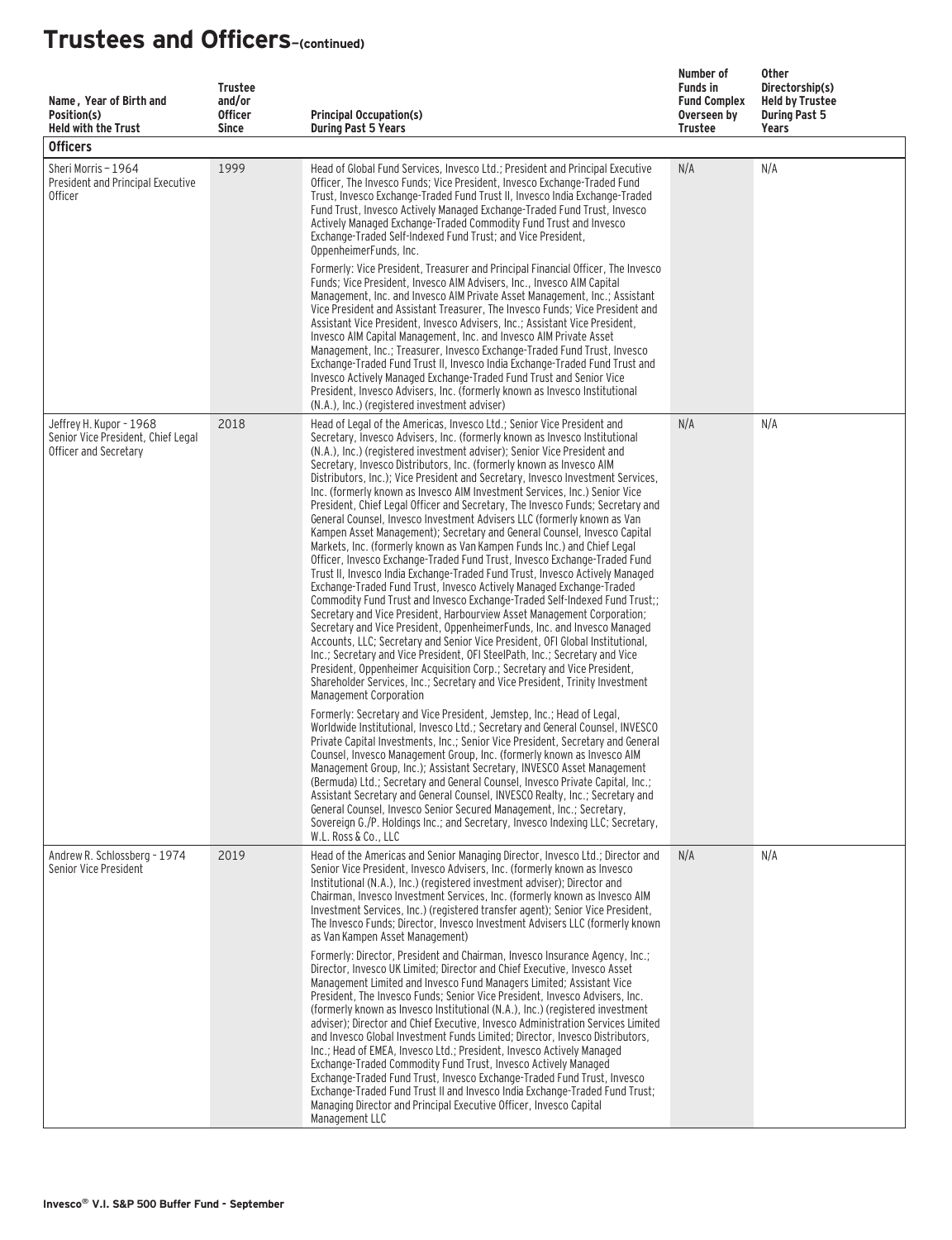| Name, Year of Birth and<br>Position(s)<br><b>Held with the Trust</b>                         | <b>Trustee</b><br>and/or<br><b>Officer</b><br><b>Since</b> | <b>Principal Occupation(s)</b><br><b>During Past 5 Years</b>                                                                                                                                                                                                                                                                                                                                                                                                                                                                                                                                                                                                                                                                                                                                                                                                                                                                                                                                                                                                                                                                                                                                                                                                                                                                                                                                                                                                                                                                                                                                                                                                                                                                                                                                                                                                                                                                                                                                                                                                                                          | Number of<br><b>Funds in</b><br><b>Fund Complex</b><br>Overseen by<br><b>Trustee</b> | <b>Other</b><br>Directorship(s)<br><b>Held by Trustee</b><br><b>During Past 5</b><br>Years |
|----------------------------------------------------------------------------------------------|------------------------------------------------------------|-------------------------------------------------------------------------------------------------------------------------------------------------------------------------------------------------------------------------------------------------------------------------------------------------------------------------------------------------------------------------------------------------------------------------------------------------------------------------------------------------------------------------------------------------------------------------------------------------------------------------------------------------------------------------------------------------------------------------------------------------------------------------------------------------------------------------------------------------------------------------------------------------------------------------------------------------------------------------------------------------------------------------------------------------------------------------------------------------------------------------------------------------------------------------------------------------------------------------------------------------------------------------------------------------------------------------------------------------------------------------------------------------------------------------------------------------------------------------------------------------------------------------------------------------------------------------------------------------------------------------------------------------------------------------------------------------------------------------------------------------------------------------------------------------------------------------------------------------------------------------------------------------------------------------------------------------------------------------------------------------------------------------------------------------------------------------------------------------------|--------------------------------------------------------------------------------------|--------------------------------------------------------------------------------------------|
| Officers-(continued)                                                                         |                                                            |                                                                                                                                                                                                                                                                                                                                                                                                                                                                                                                                                                                                                                                                                                                                                                                                                                                                                                                                                                                                                                                                                                                                                                                                                                                                                                                                                                                                                                                                                                                                                                                                                                                                                                                                                                                                                                                                                                                                                                                                                                                                                                       |                                                                                      |                                                                                            |
| John M. Zerr - 1962<br>Senior Vice President                                                 | 2006                                                       | Chief Operating Officer of the Americas; Senior Vice President, Invesco<br>Advisers, Inc. (formerly known as Invesco Institutional (N.A.), Inc.) (registered<br>investment adviser); Senior Vice President, Invesco Distributors, Inc. (formerly<br>known as Invesco AIM Distributors, Inc.); Director and Vice President, Invesco<br>Investment Services, Inc. (formerly known as Invesco AIM Investment<br>Services, Inc.) Senior Vice President, The Invesco Funds; Managing Director,<br>Invesco Capital Management LLC; Director, Invesco Investment Advisers LLC<br>(formerly known as Van Kampen Asset Management); Senior Vice President,<br>Invesco Capital Markets, Inc. (formerly known as Van Kampen Funds Inc.);<br>Manager, Invesco Indexing LLC; Manager, Invesco Specialized Products, LLC;<br>Member, Invesco Canada Funds Advisory Board; Director, President and Chief<br>Executive Officer, Invesco Corporate Class Inc. (corporate mutual fund<br>company); and Director, Chairman, President and Chief Executive Officer,<br>Invesco Canada Ltd. (formerly known as Invesco Trimark Ltd./Invesco Trimark<br>Ltèe) (registered investment adviser and registered transfer agent); President,<br>Invesco, Inc.; President, Invesco Global Direct Real Estate Feeder GP Ltd.;<br>President, Invesco IP Holdings (Canada) Ltd: President, Invesco Global Direct<br>Real Estate GP Ltd.; President, Invesco Financial Services Ltd. / Services<br>Financiers Invesco Ltée: President, Trimark Investments Ltd./Placements<br>Trimark Ltée and Director and Chairman, Invesco Trust Company                                                                                                                                                                                                                                                                                                                                                                                                                                                                                           | N/A                                                                                  | N/A                                                                                        |
|                                                                                              |                                                            | Formerly: Director and Senior Vice President, Invesco Insurance Agency, Inc.;<br>Director and Senior Vice President, Invesco Management Group, Inc. (formerly<br>known as Invesco AIM Management Group, Inc.); Secretary and General<br>Counsel, Invesco Management Group, Inc. (formerly known as Invesco AIM<br>Management Group, Inc.); Secretary, Invesco Investment Services, Inc.<br>(formerly known as Invesco AIM Investment Services, Inc.); Chief Legal Officer<br>and Secretary, The Invesco Funds; Secretary and General Counsel, Invesco<br>Investment Advisers LLC (formerly known as Van Kampen Asset Management);<br>Secretary and General Counsel, Invesco Capital Markets, Inc. (formerly known<br>as Van Kampen Funds Inc.); Chief Legal Officer, Invesco Exchange-Traded Fund<br>Trust, Invesco Exchange-Traded Fund Trust II, Invesco India Exchange-Traded<br>Fund Trust, Invesco Actively Managed Exchange-Traded Fund Trust, Invesco<br>Actively Managed Exchange-Traded Commodity Fund Trust and Invesco<br>Exchange-Traded Self-Indexed Fund Trust; Secretary, Invesco Indexing LLC;<br>Director, Secretary, General Counsel and Senior Vice President, Van Kampen<br>Exchange Corp.; Director, Vice President and Secretary, IVZ Distributors, Inc.<br>(formerly known as INVESCO Distributors, Inc.); Director and Vice President,<br>INVESCO Funds Group, Inc.; Director and Vice President, Van Kampen<br>Advisors Inc.; Director, Vice President, Secretary and General Counsel, Van<br>Kampen Investor Services Inc.: Director and Secretary, Invesco Distributors.<br>Inc. (formerly known as Invesco AIM Distributors, Inc.); Director, Senior Vice<br>President, General Counsel and Secretary, Invesco AIM Advisers, Inc. and Van<br>Kampen Investments Inc.; Director, Vice President and Secretary, Fund<br>Management Company; Director, Senior Vice President, Secretary, General<br>Counsel and Vice President, Invesco AIM Capital Management, Inc.; Chief<br>Operating Officer and General Counsel, Liberty Ridge Capital, Inc. (an<br>investment adviser) |                                                                                      |                                                                                            |
| Gregory G. McGreevey - 1962<br>Senior Vice President                                         | 2012                                                       | Senior Managing Director, Invesco Ltd.; Director, Chairman, President, and<br>Chief Executive Officer, Invesco Advisers, Inc. (formerly known as Invesco<br>Institutional (N.A.), Inc.) (registered investment adviser); Director, Invesco<br>Mortgage Capital, Inc. and Invesco Senior Secured Management, Inc.; Senior<br>Vice President, The Invesco Funds; President, SNW Asset Management<br>Corporation and Invesco Managed Accounts, LLC; Chairman and Director,<br>Invesco Private Capital, Inc.; Chairman and Director, INVESCO Private Capital<br>Investments, Inc.; Chairman and Director, INVESCO Realty, Inc.; and Senior<br>Vice President, Invesco Group Services, Inc.<br>Formerly: Senior Vice President, Invesco Management Group, Inc. and Invesco                                                                                                                                                                                                                                                                                                                                                                                                                                                                                                                                                                                                                                                                                                                                                                                                                                                                                                                                                                                                                                                                                                                                                                                                                                                                                                                                 | N/A                                                                                  | N/A                                                                                        |
| Adrien Deberghes-1967<br>Principal Financial Officer,<br><b>Treasurer and Vice President</b> | 2020                                                       | Advisers, Inc.; Assistant Vice President, The Invesco Funds<br>Head of the Fund Office of the CFO and Fund Administration; Vice President,<br>Invesco Advisers, Inc.; Principal Financial Officer, Treasurer and Vice<br>President, The Invesco Funds; Vice President, Invesco Exchange-Traded Fund<br>Trust, Invesco Exchange-Traded Fund Trust II, Invesco India Exchange-Traded<br>Fund Trust, Invesco Actively Managed Exchange-Traded Fund Trust, Invesco<br>Actively Managed Exchange-Traded Commodity Fund Trust and Invesco<br>Exchange-Traded Self-Indexed Fund Trust<br>Formerly: Senior Vice President and Treasurer, Fidelity Investments                                                                                                                                                                                                                                                                                                                                                                                                                                                                                                                                                                                                                                                                                                                                                                                                                                                                                                                                                                                                                                                                                                                                                                                                                                                                                                                                                                                                                                                 | N/A                                                                                  | N/A                                                                                        |
| Crissie M. Wisdom - 1969<br>Anti-Money Laundering<br>Compliance Officer                      | 2013                                                       | Anti-Money Laundering and OFAC Compliance Officer for Invesco U.S. entities<br>including: Invesco Advisers, Inc. and its affiliates, Invesco Capital Markets,<br>Inc., Invesco Distributors, Inc., Invesco Investment Services, Inc., The Invesco<br>Funds, Invesco Capital Management, LLC, Invesco Trust Company; and Fraud<br>Prevention Manager for Invesco Investment Services, Inc.                                                                                                                                                                                                                                                                                                                                                                                                                                                                                                                                                                                                                                                                                                                                                                                                                                                                                                                                                                                                                                                                                                                                                                                                                                                                                                                                                                                                                                                                                                                                                                                                                                                                                                             | N/A                                                                                  | N/A                                                                                        |